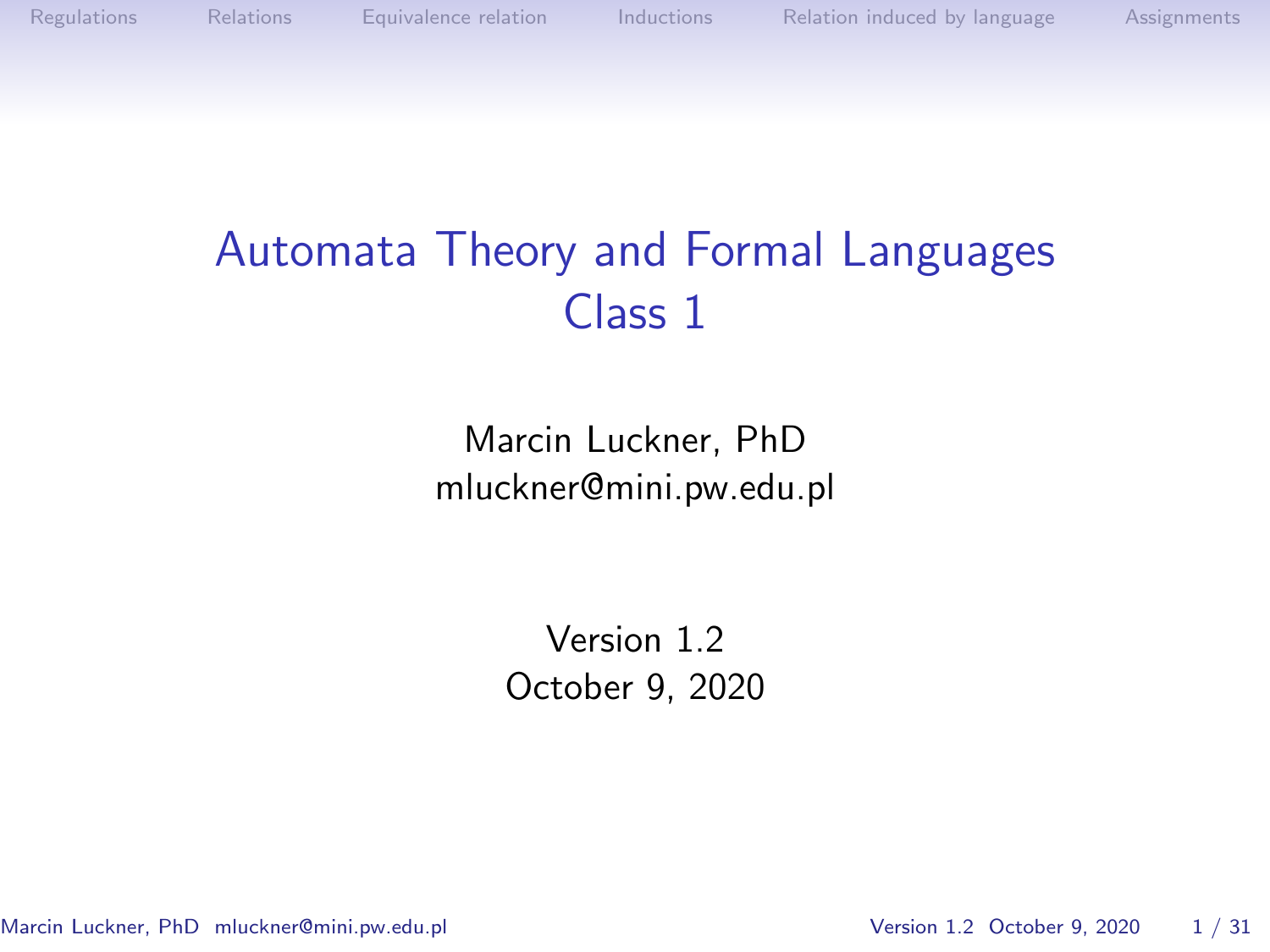<span id="page-1-0"></span>

# Major regulations - points

- 1. The course "Automata Theory and Formal Languages" is composed of lectures (30h) and tutorials (30h). Attendance is not obligatory.
- 2. During the tutorials, there will be two written tests that will check student's knowledge of theory and her/his ability to solve practical exercises. Each test allows scoring between 0 and 50 points.
	- The tests dates will be given in future.
- 3. During the tutorials, there will be a chance to get extra points for solving assignments. It is possible to obtain up to 10 extra points from Formal Languages and up to 10 extra points from Automata Theory.
- 4. The assignments will be presented a week before classes. At the classes, a student can present his/her solution in public.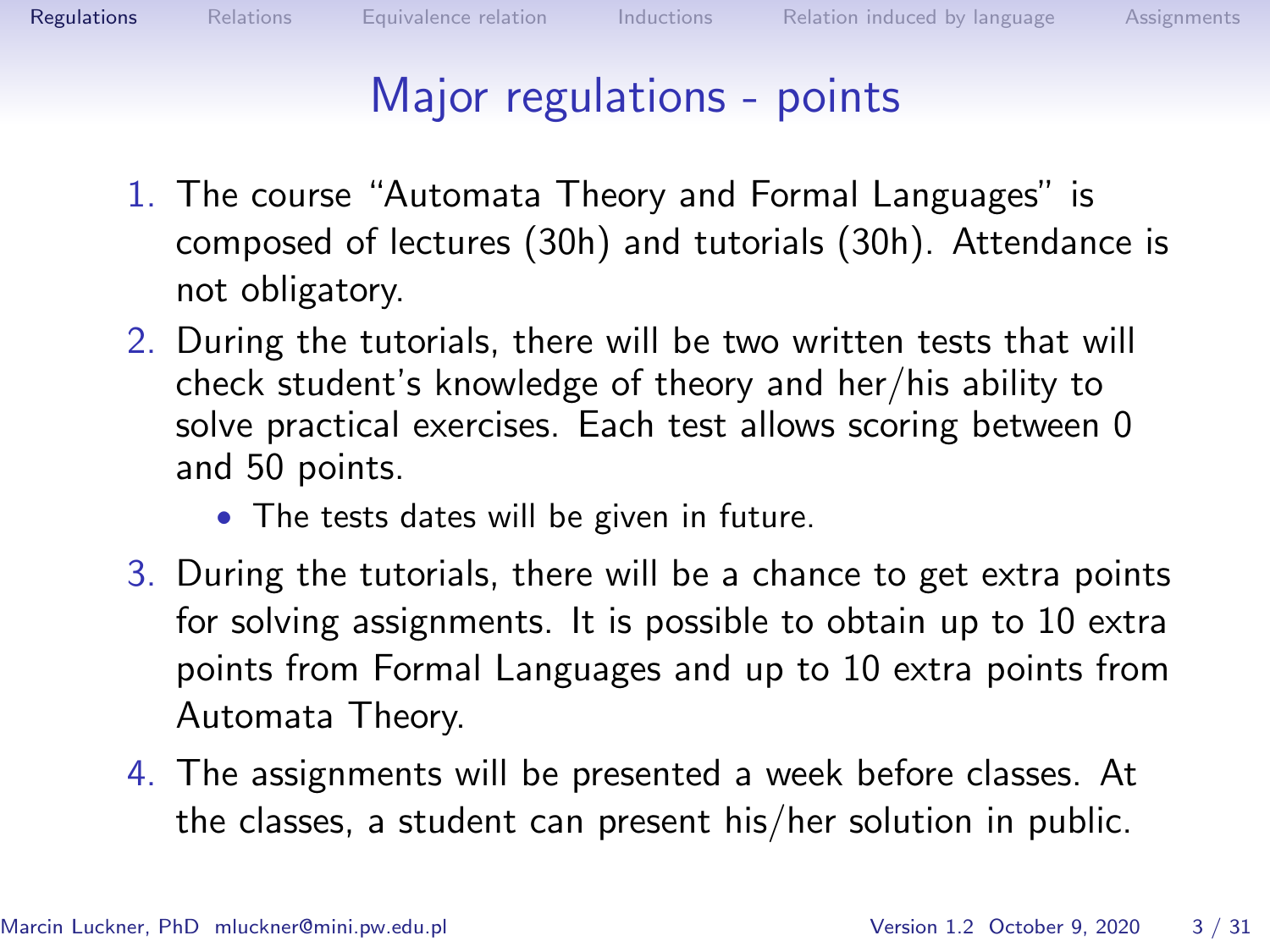#### Major regulations - exams

- 5. After the exercises are finished, there will be an obligatory exam composed of two parts: theoretical and practical.
- 6. Approximately 40% of students that will achieve the best total score during a semester will be exempted one time from the practical part of the exam.
- 7. The exemption is not compulsory: a student, who is not satisfied with her/his score, does not have to take the exemption.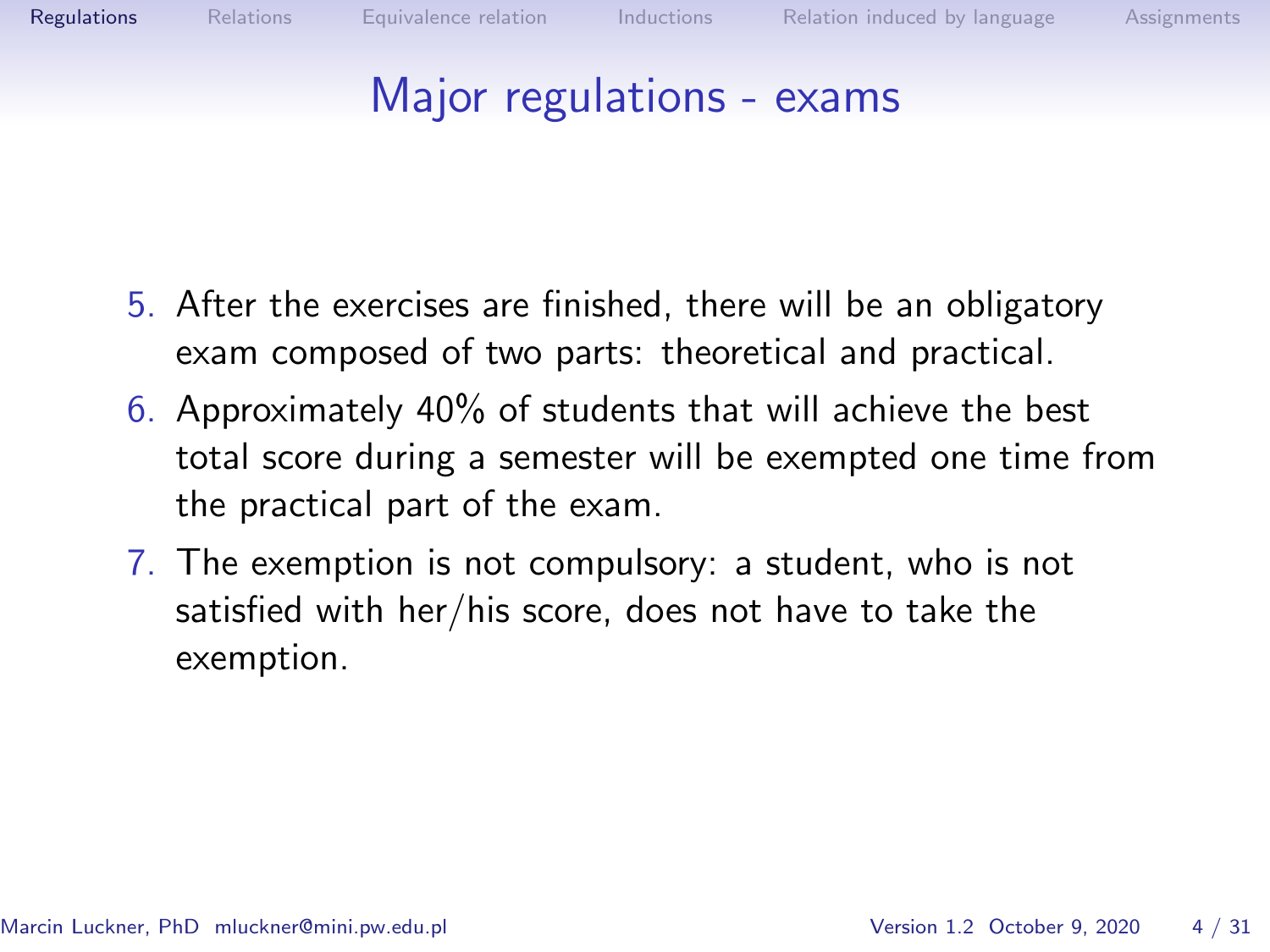<span id="page-3-0"></span>

An n-ary relation  $R \subseteq A_1 \times \cdots \times A_n$  is a set of n-tuples where the jth component of each n-tuple is taken from the jth domain  $A_i$  of the relation.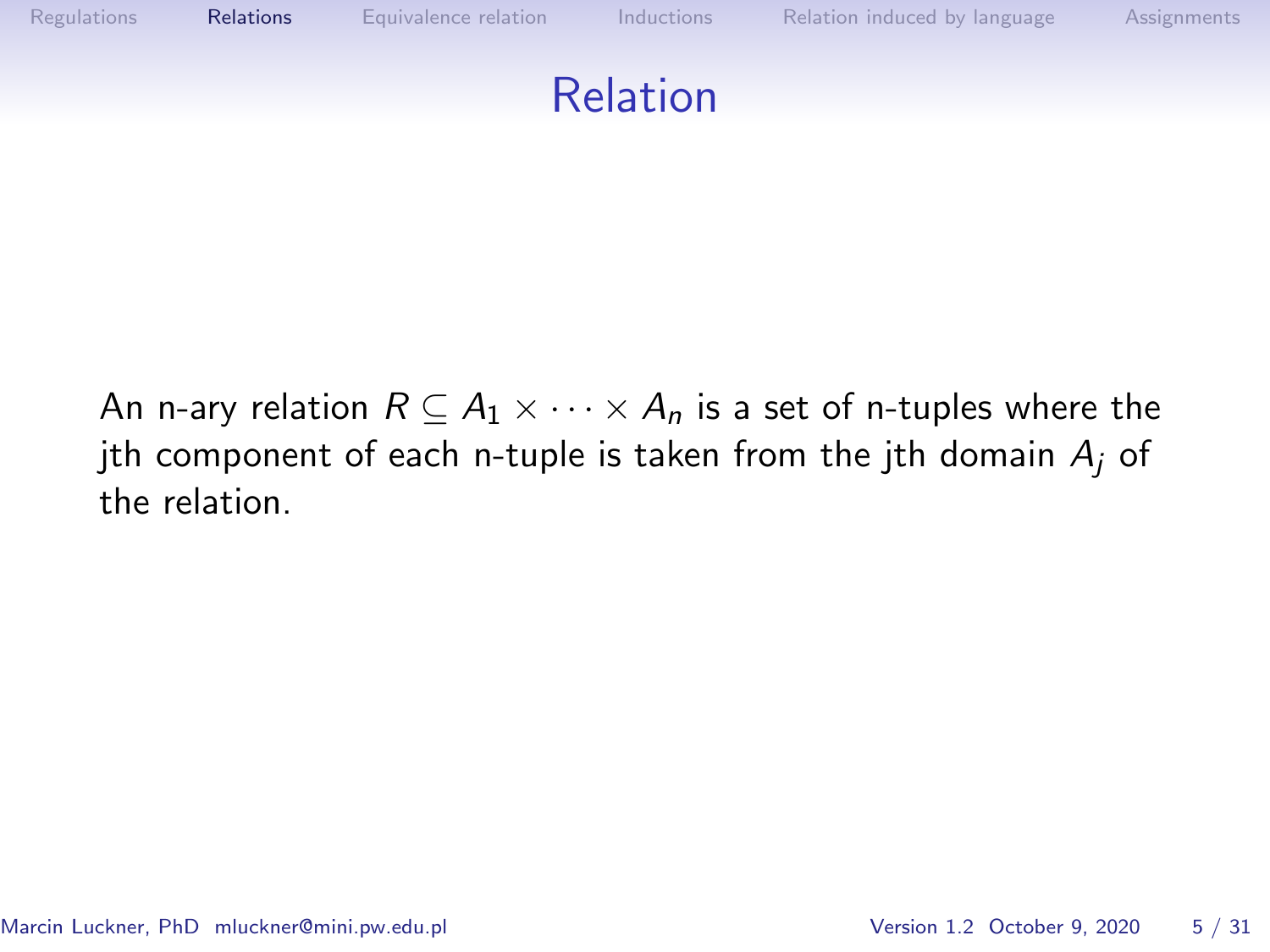

A binary relation is the special case  $n = 2$  of an n-ary relation. A binary relation over two sets  $A$  and  $B$  is a set of ordered pairs  $(a, b)$  consisting of elements a of A and elements b of B. In a special case,  $A = B$ . If R is a relation and  $(a, b)$  is a pair in R, then we note aRb.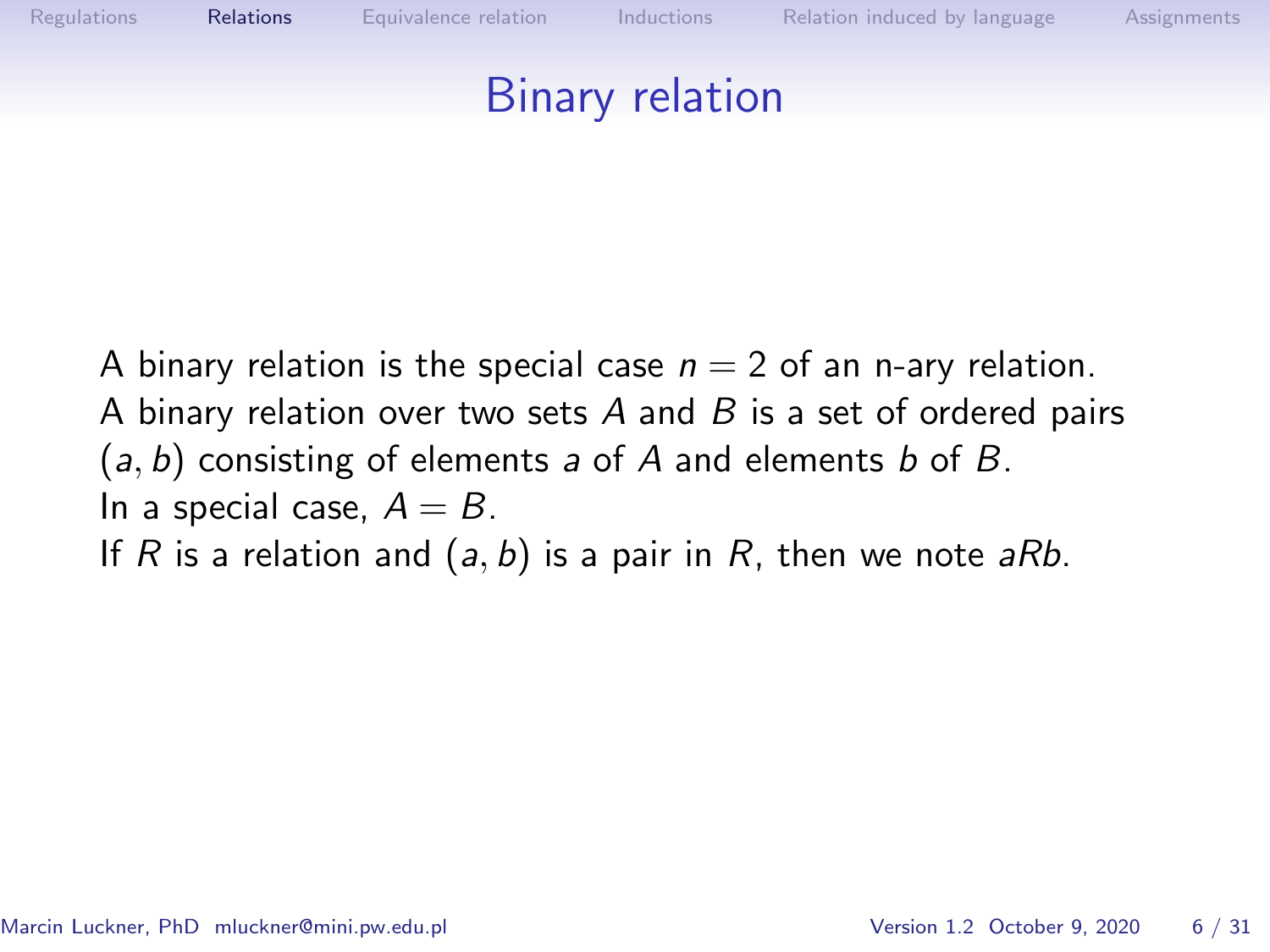

# Reflexive relation ( $\forall a \in S$ ) aRa Symmetric relation  $(\forall a, b \in S)$  aRb  $\Rightarrow$  bRa Transitive relation  $(\forall a, b, c \in S)$  aRb  $\land$  bRc  $\Rightarrow$  aRc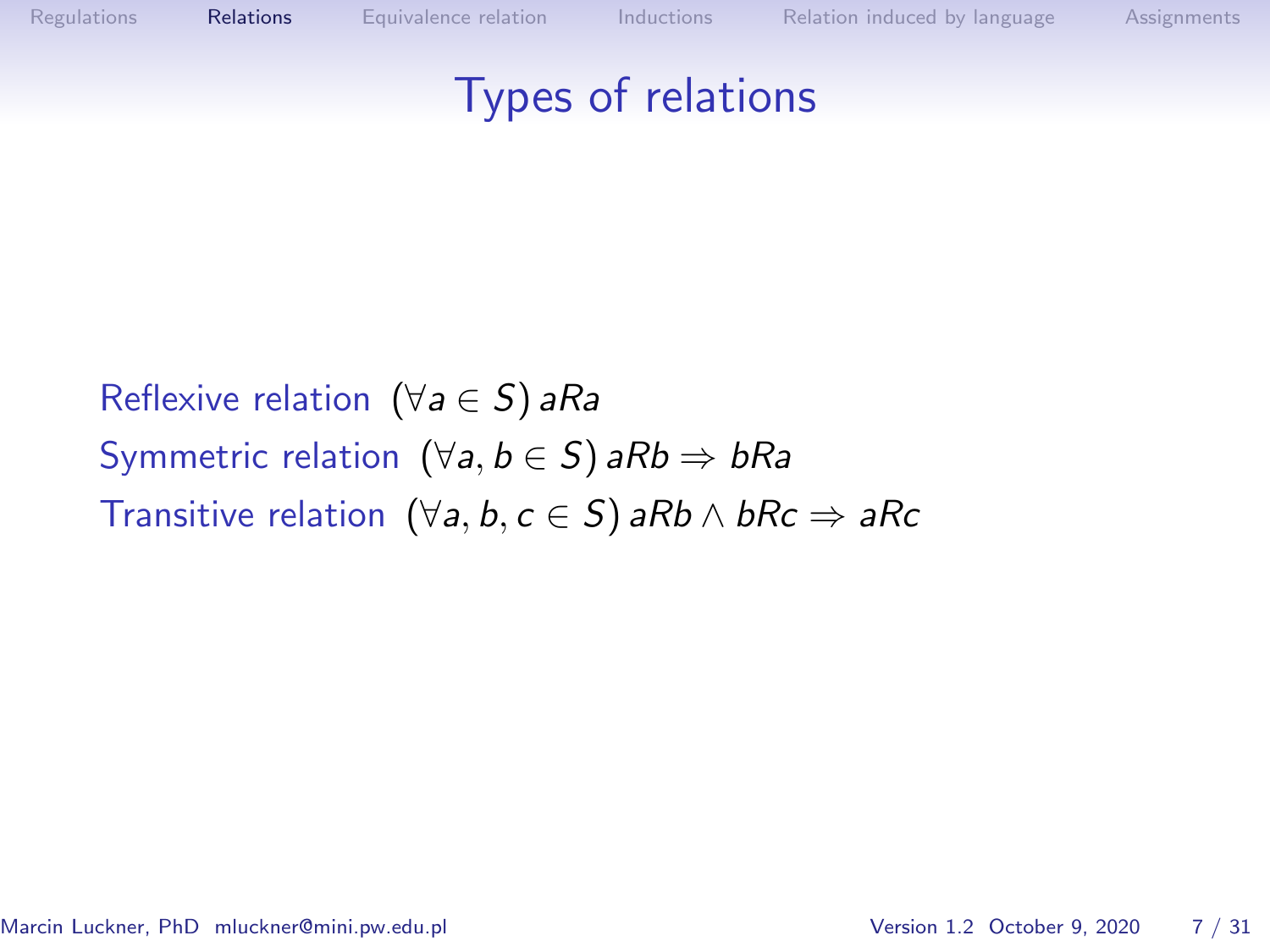

Suppose P is a set of properties of relation. Then P-closure of a relation  $R$  is the smallest relation  $R'$  that includes all the pairs of R and possesses the properties in P.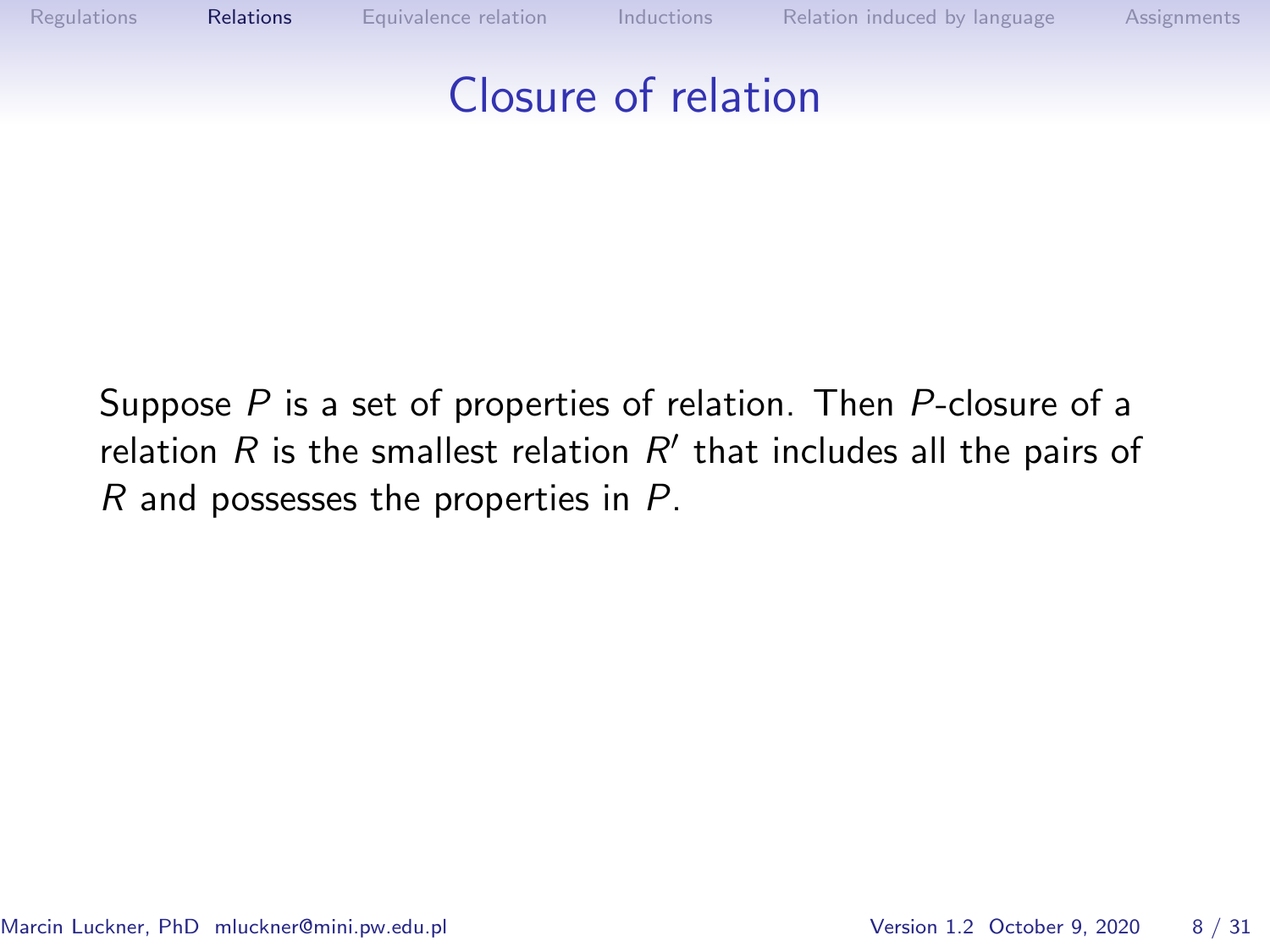<span id="page-7-0"></span>

#### An equivalence relation is reflexive, symmetric and transitive.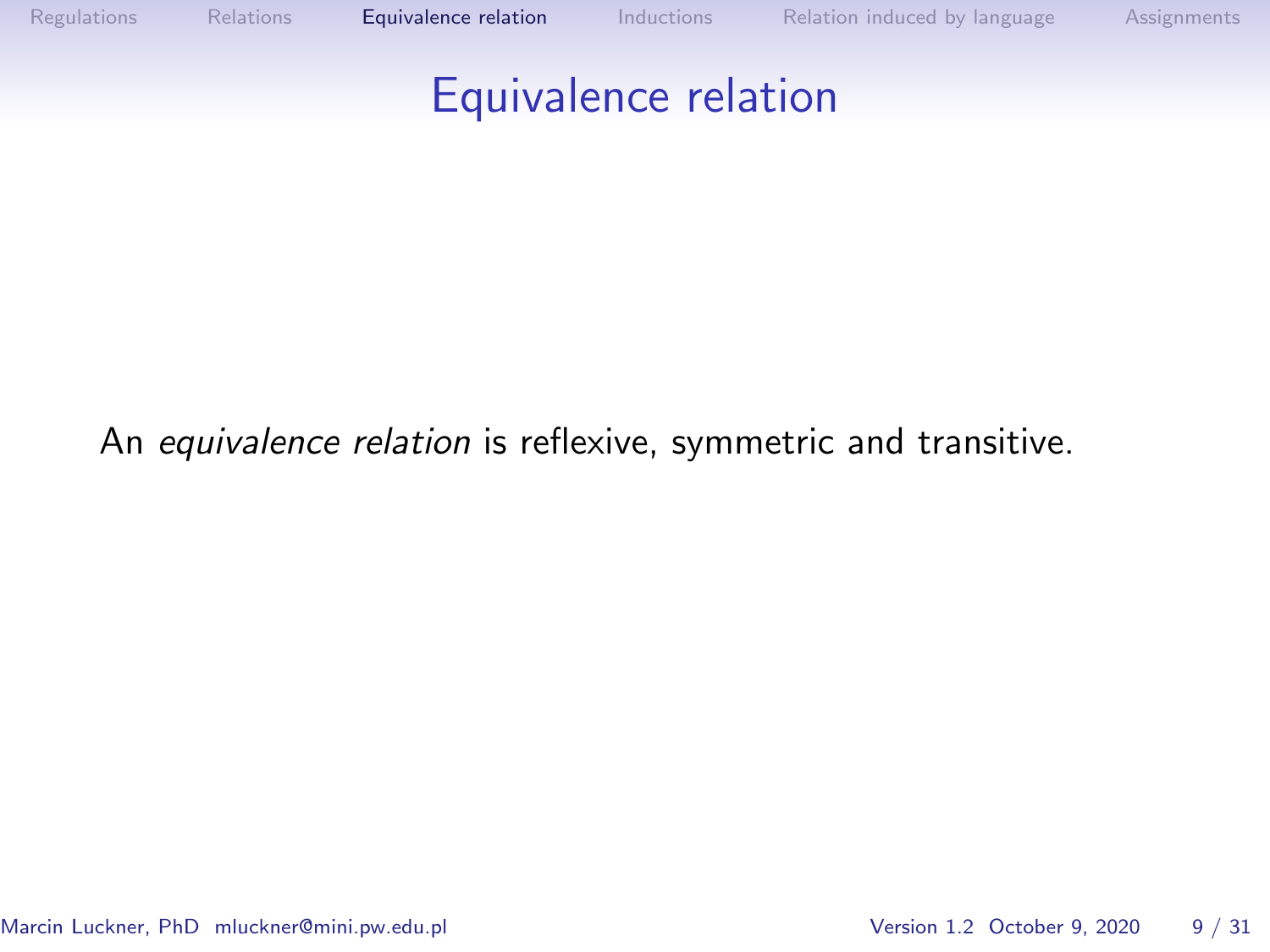

### Equivalence relation example I

- A word u is in a relation R with v if and only if  $|u| |v| = 3$ .
	- Is that an equivalence relation?
	- If not find an equivalence closure of the relation.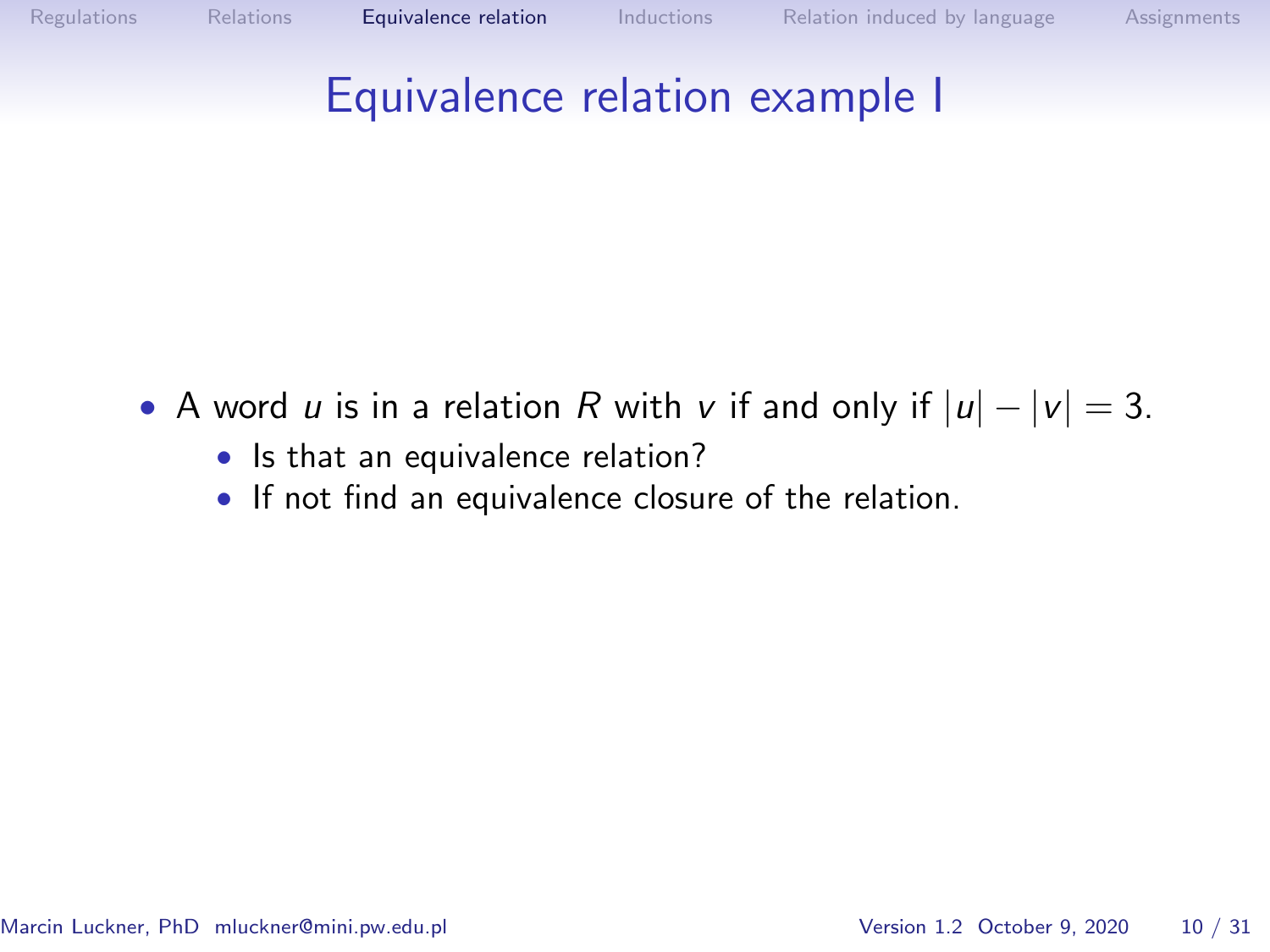### Equivalence relation example II

- R is not reflexive, because  $|u| |u| = 0$ .
- R is not symmetric, because  $|u| |v| = 3 \wedge |v| |u| = -3$ .
- $R$  is not transitive, because  $|u| - |v| = 3 \wedge |v| - |z| = 3 \wedge |u| - |z| = 6.$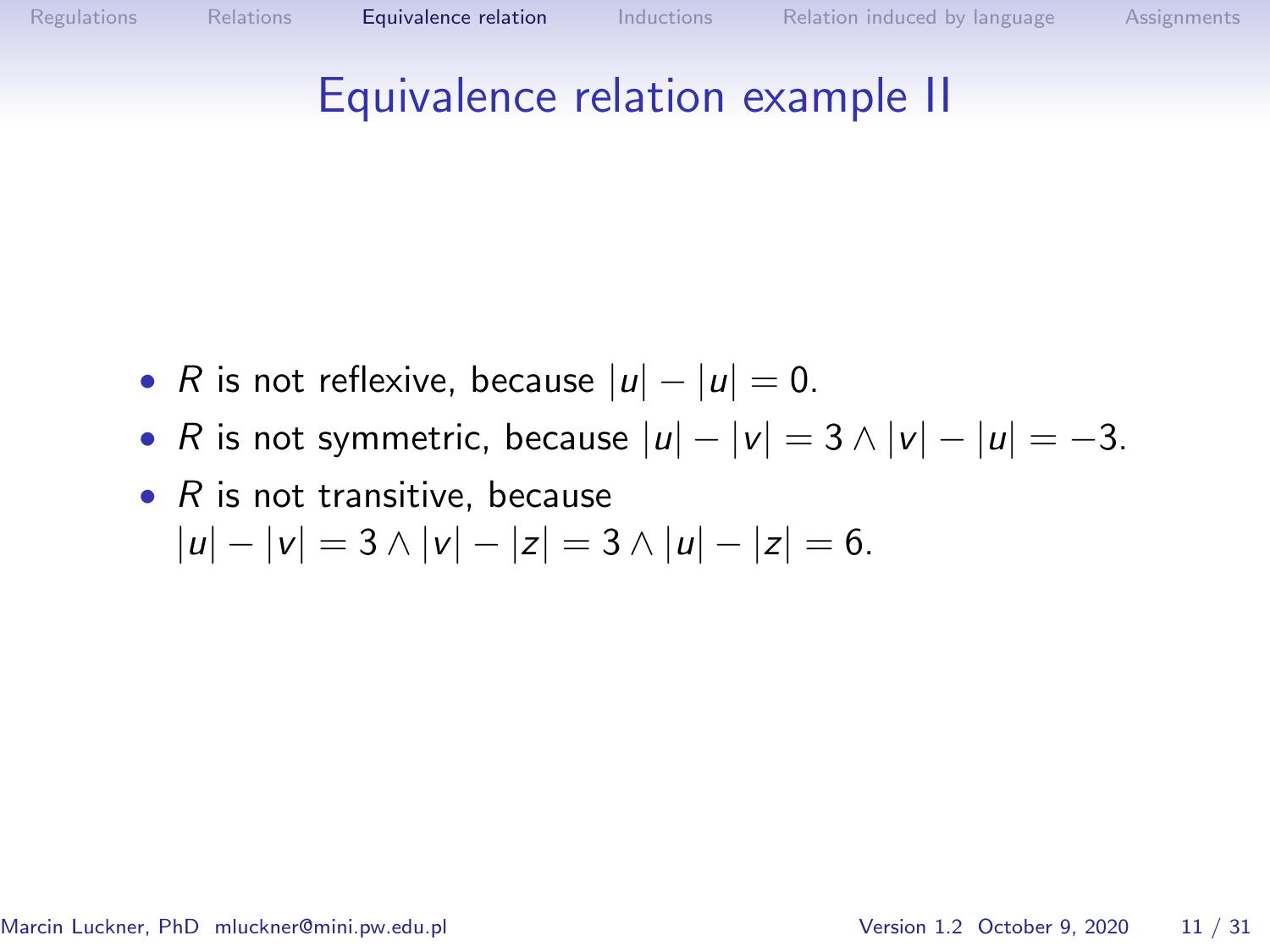### Equivalence relation example III

- Relation  $R' |u| |v| = 3k, k \in \mathbb{Z}$  is an equivalence-closure of relation R.
	- $R'$  is reflexive, for  $k = 0$
	- $R'$  is symmetric, because  $|u| |v| = 3k \wedge |v| |u| = -3k$ .
	- $\bullet$   $R'$  is transitive, because  $|u| - |v| = 3m \wedge |v| - |z| = 3n \wedge |u| - |z| = 3(m + n).$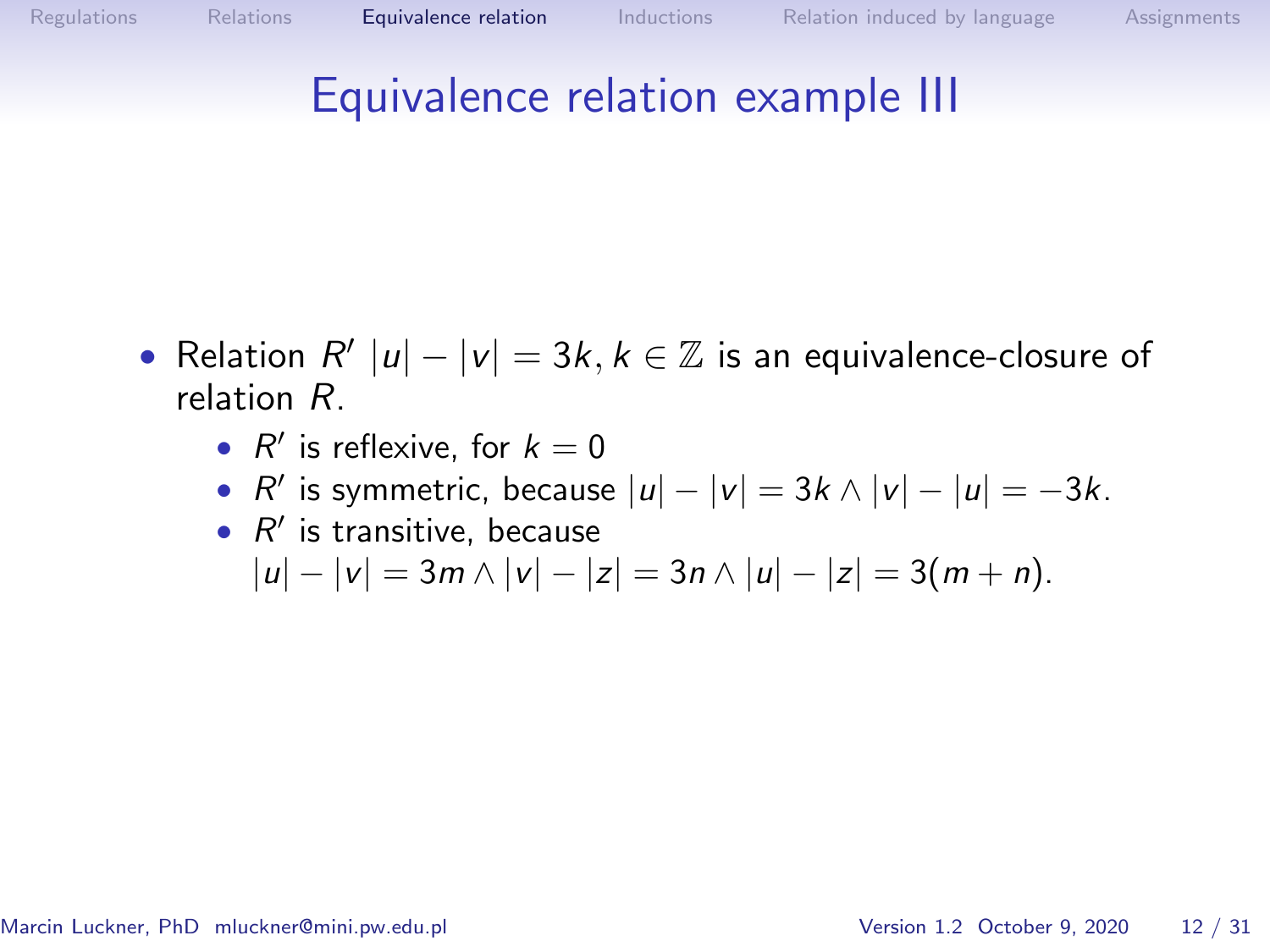### Equivalence relation example IV

- A new relation is the smallest one (indirect proof)
	- Let's suppose that smaller relation  $R''$  exists, then a pair  $(a, b)$ , such that  $aR'b \wedge \neg aR''b$  also exists.
	- Since  $aR'b$  then  $|a| |b| = 3n$  so, exists  $a_1$ , such that  $|a| - |a_1| = 3 \wedge |a_1| - |b| = 3(n-1).$
	- Also exists  $a_2$ , such that  $|a_1| |a_2| = 3 \wedge |a_2| |b| = 3(n-2)$ .
	- Finally exists  $a_{n-1}$ , such that  $|a_{n-2}| - |a_{n-1}| = 3 \wedge |a_{n-1}| - |b| = 3.$
	- That means, that a sequence of relations aRa<sub>1</sub>, a<sub>1</sub>Ra<sub>2</sub>, . . . , a<sub>n−2</sub>Ra<sub>n−1</sub>, a<sub>n−1</sub>Rb occurs.
	- If the relation  $R''$  is a transitivity closure, then  $aR''b$ , and that contradicts the assumption.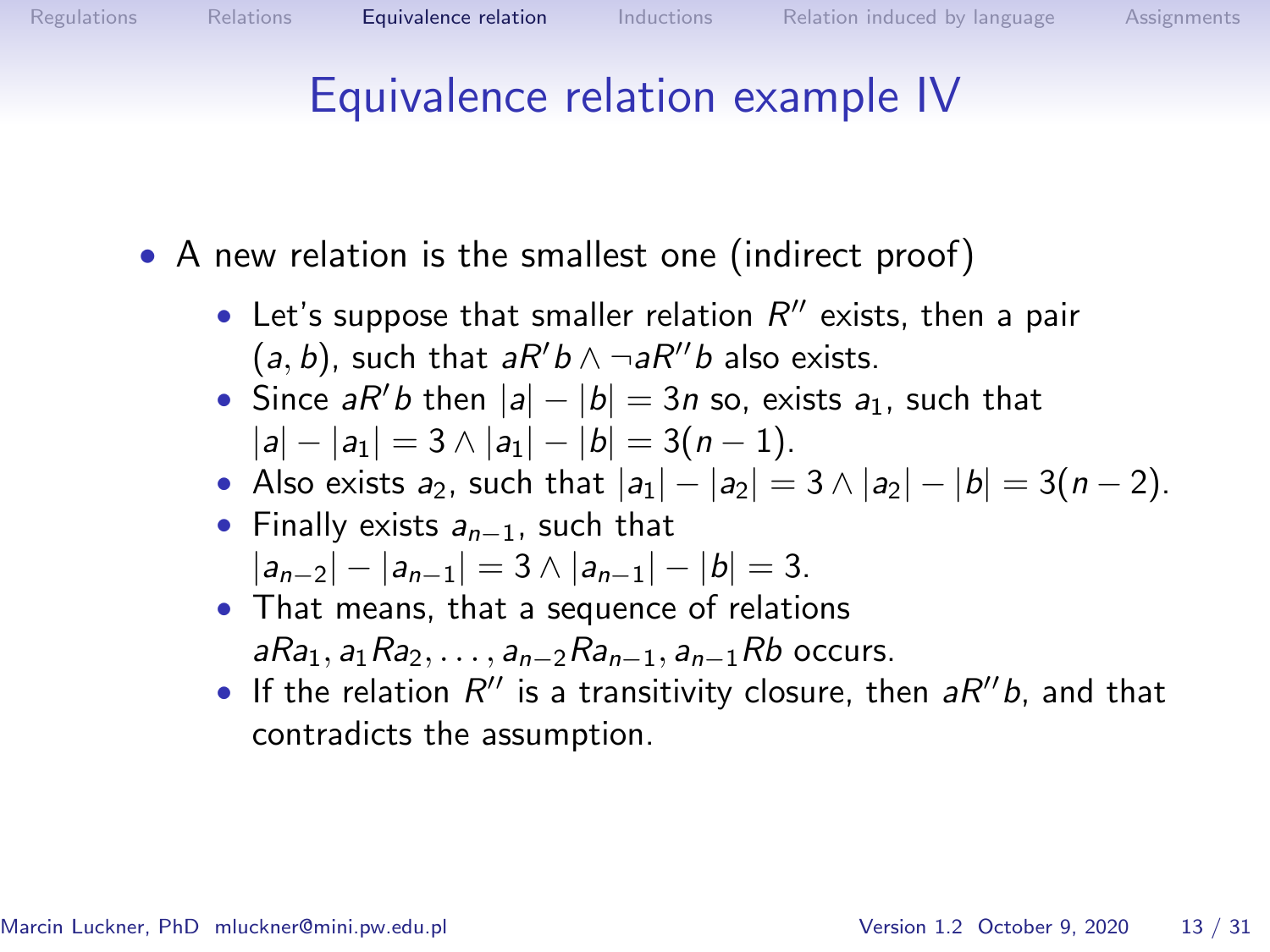

Set  $A$  is an equivalence class of equivalence relation  $R$  defined on a set S if and only if

$$
(\forall x, y \in A) x R y \land (\forall x \in A) (\forall y \notin A) \neg x R y
$$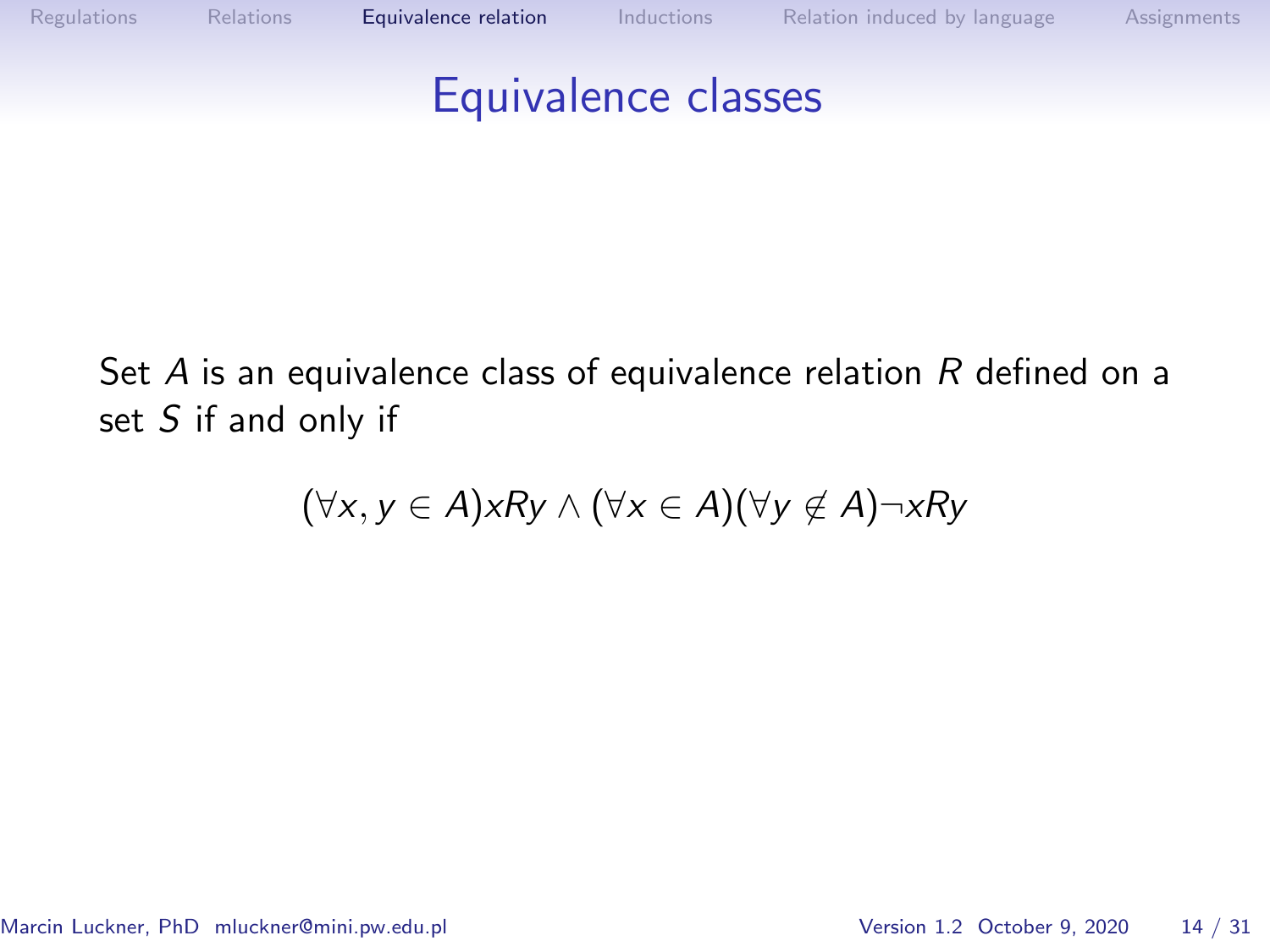### Equivalence classes example

- Name and count equivalence classes for relation  $R'$  $|u| - |v| = 3k, k \in \mathbb{Z}$ 
	- $A_0 = \{u : |u| = 3k \wedge k \in \mathbb{N}\}\$

• 
$$
A_1 = \{u : |u| = 3k + 1 \land k \in \mathbb{N}\}\
$$

• 
$$
A_2 = \{u : |u| = 3k + 2 \land k \in \mathbb{N}\}
$$

- The relation has three equivalence classes.
- However, each of the classes has the infinite number of elements.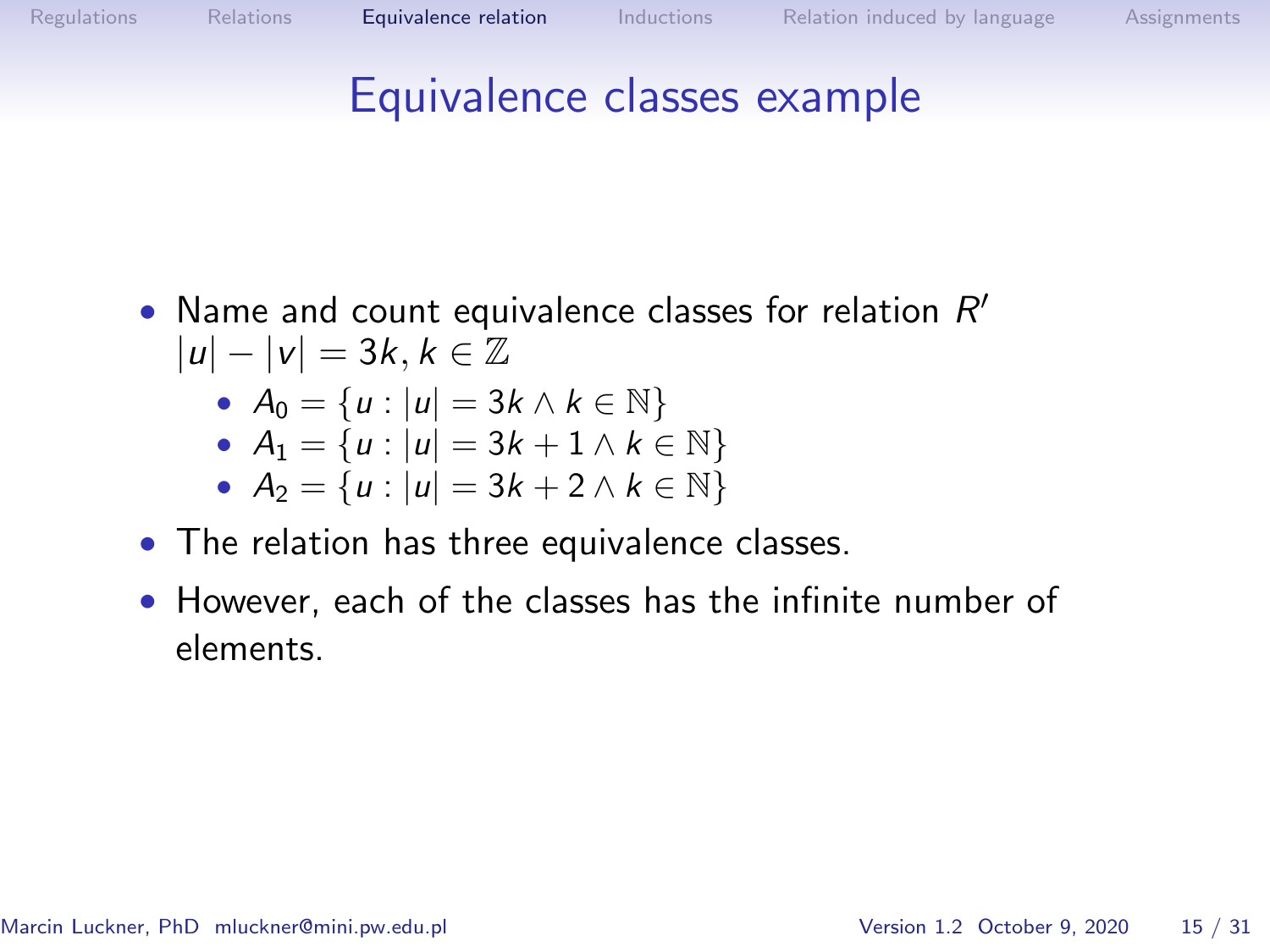<span id="page-14-0"></span>

Suppose we are given a statement  $S(n)$ , about an integer n to prove. One common approach is to prove two things:

- 1. The basis, where we show  $S(i)$  for a particular integer. Usually,  $i = 0$  or  $i = 1$ , but there are examples where we want to start at some higher level  $i$ , perhaps because the statement S is false for a few small integers.
- 2. The inductive step, where we assume  $n \geq i$ , where i is the basis integer, and we show that if  $S(n)$  then  $S(n+1)$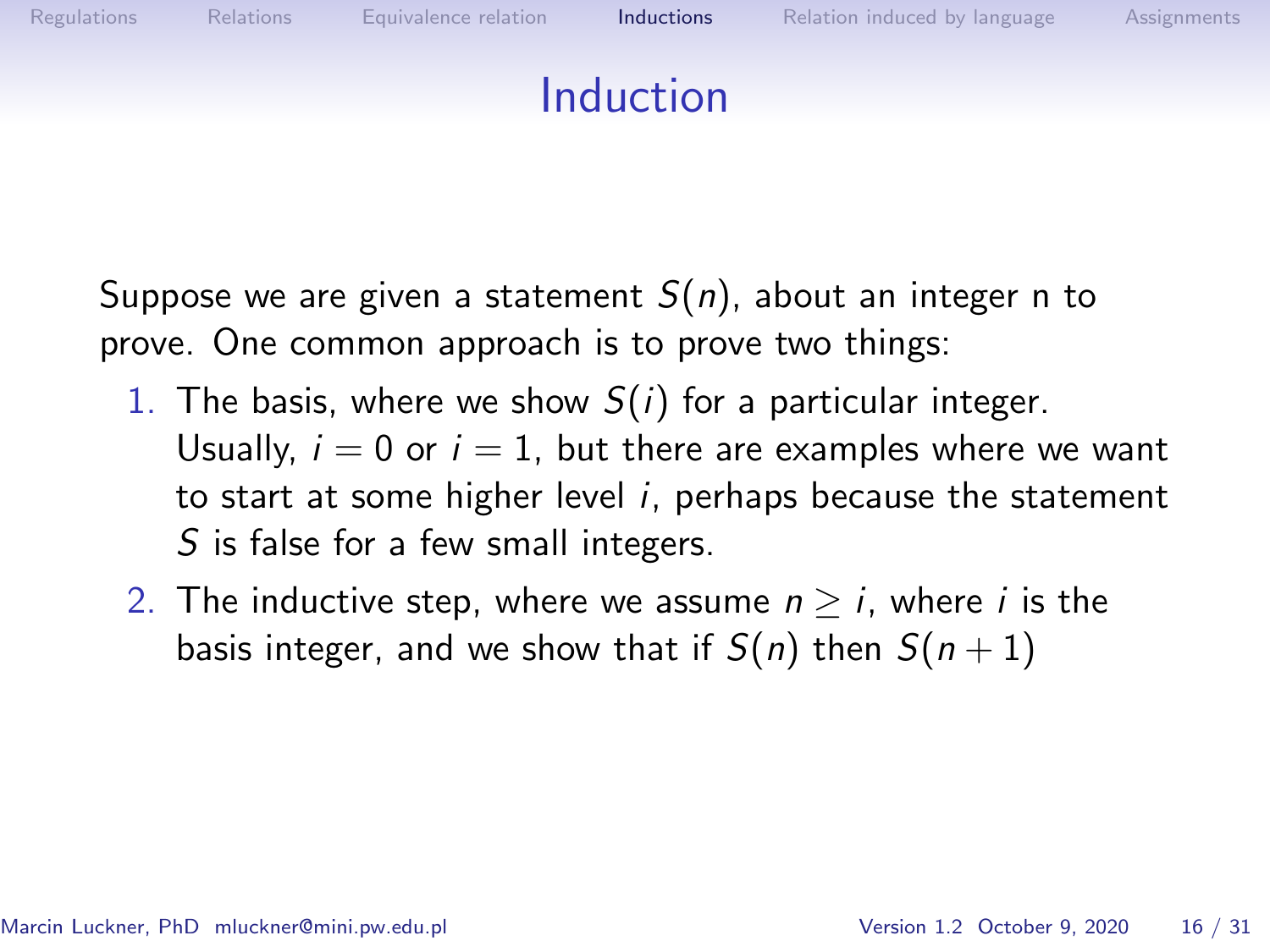## Generalised Induction

There is a more general definition

- 1. The basis, where we show  $S(i)$ ,  $S(i + 1)$ , ...,  $S(j)$
- 2. The inductive step, if  $S(i)$ ,  $S(i + 1)$ , ...,  $S(n)$  then  $S(n + 1)$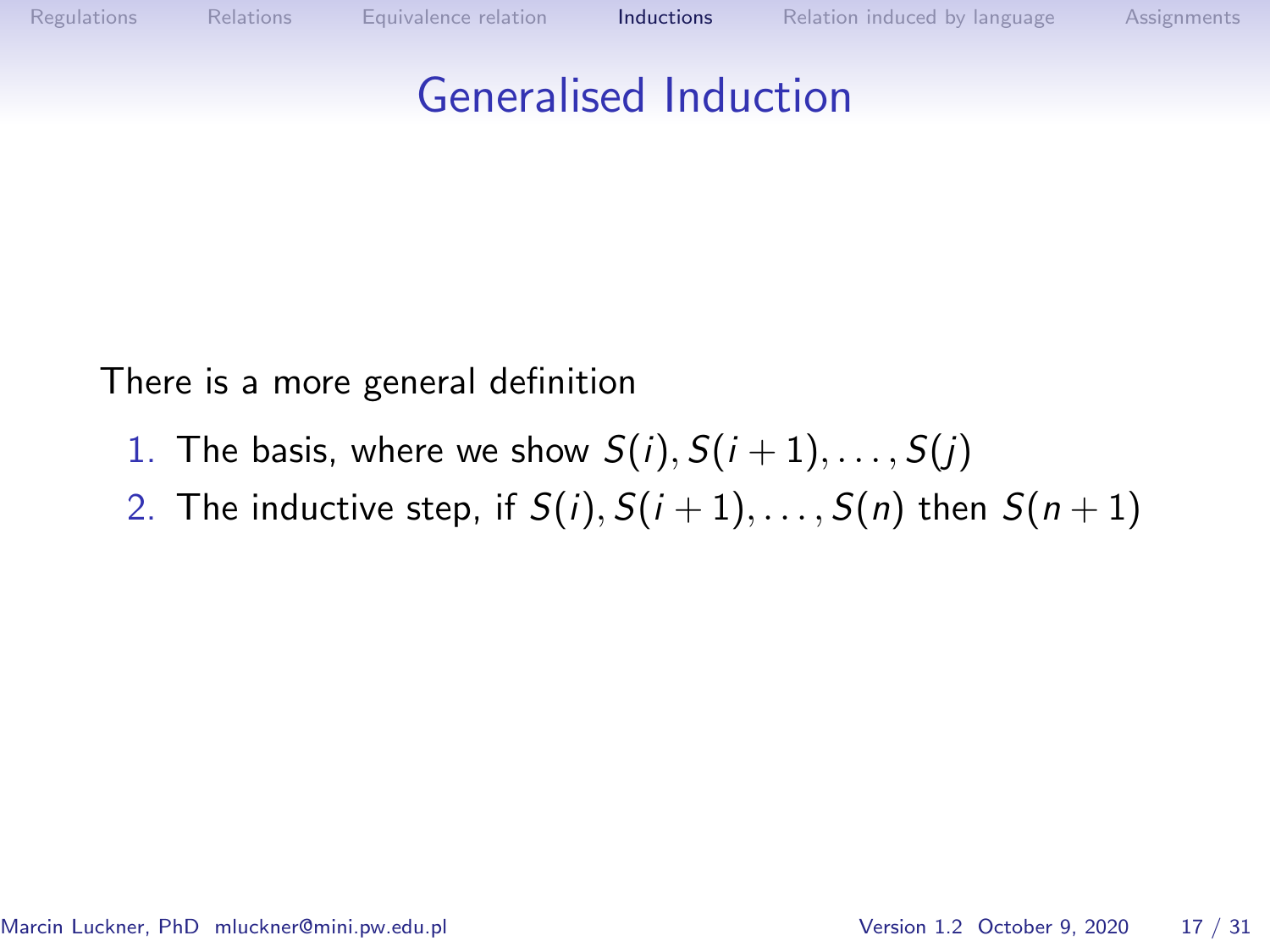#### Tree

A recursive definition of the tree

- 1. A single node is a tree and that node is the root of the tree.
- 2. If  $T_1, T_2, \ldots, T_k$  are trees, then we can form a new tree as follows
	- 2.1 Begin with a new node  $N$ , which is the root of the tree.
	- 2.2 Add copies of all trees  $T_1, T_2, \ldots, T_k$ .
	- 2.3 Add edges from node N to the roots of each of trees  $T_1, T_2, \ldots, T_k$ .

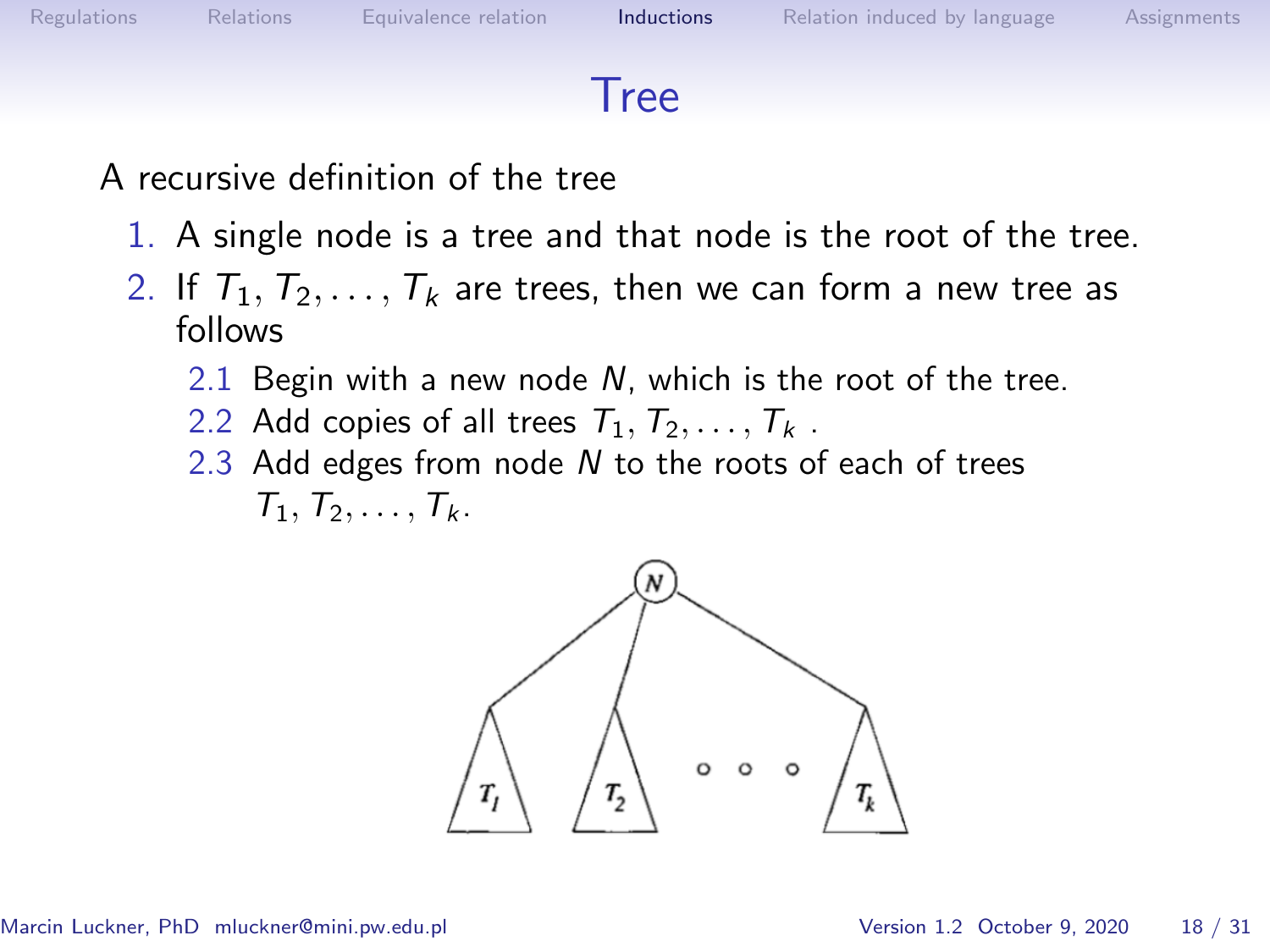#### Number of leaves

Thesis: A regular tree of degree  $d$  and height  $n$  has  $\mathcal{S}(n)=d^{(n-1)}$ leaves

Proof:

- 1. basis:  $n = 0$ , a single node, one leaf  $S(n) = 1$
- 2. inductive step:
	- 2.1  $S(n-1) = d^{(n-2)}$ , we have  $d^{(n-2)}$  leaves. 2.2 To each old leaf we add d leaves. 2.3 Therefore  $S(n) = d^{(n-2)} * d = d^{(n-1)}$ .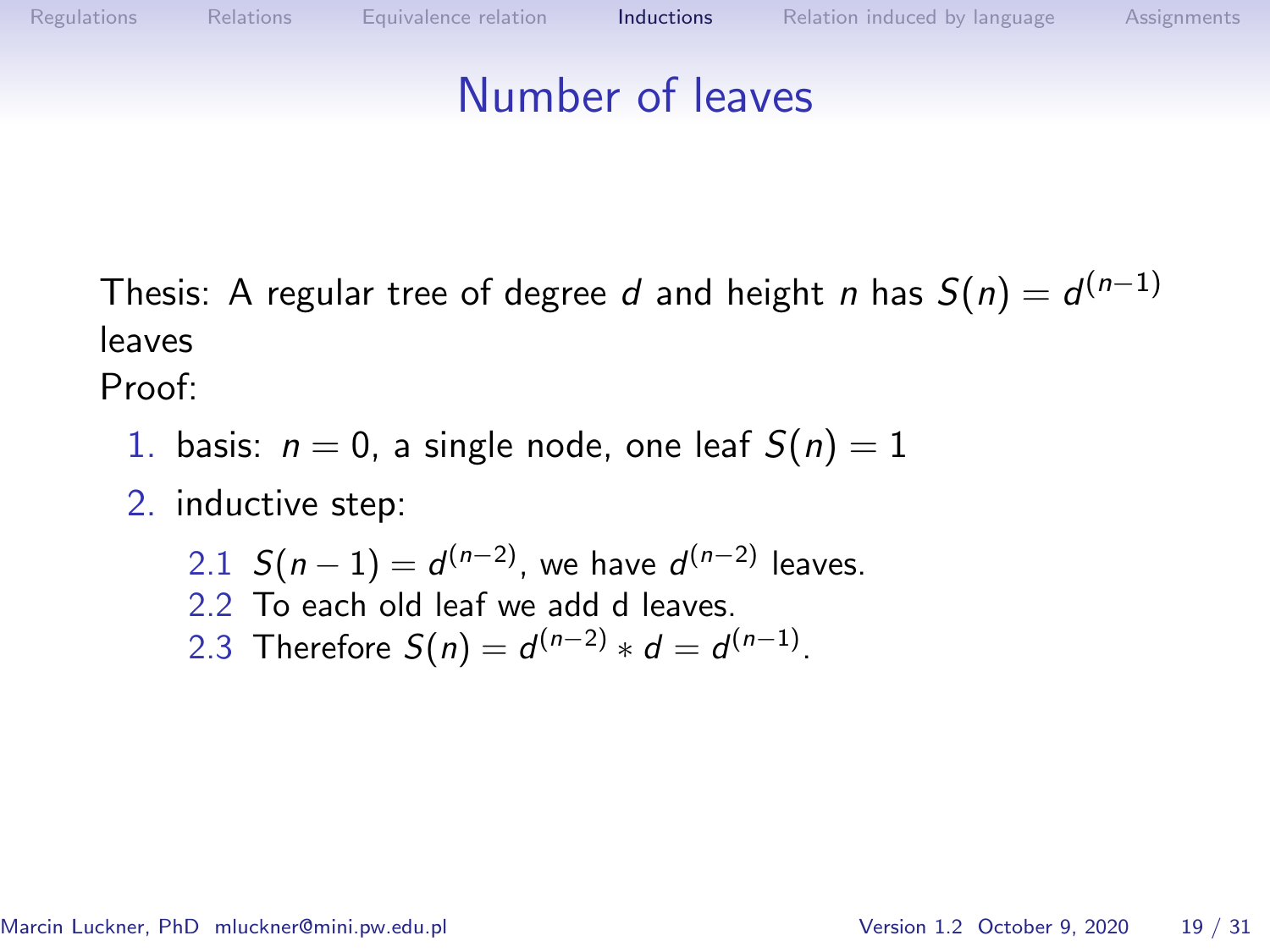### Alphabet and Language

- <span id="page-18-0"></span>• An alphabet  $\Sigma$  is a finite set of letters.
	- A binary alphabet  $\Sigma = \{0, 1\}$
- A word is a finite sequence of letters from the alphabet.
	- $\bullet$  0, 101, 11111
	- Word  $\epsilon$  is a special word without letters.
- Set  $\Sigma^*$  contains all words that can be created over alphabet  $\Sigma$ .
	- $\{\epsilon, 0, 1, 00, 01, 10, \dots\}$
- Language L is a subset of  $\Sigma^*$ 
	- $\{1, 10, 11, 100, \dots\}$
	- $\{00, 01, 10, 11\}$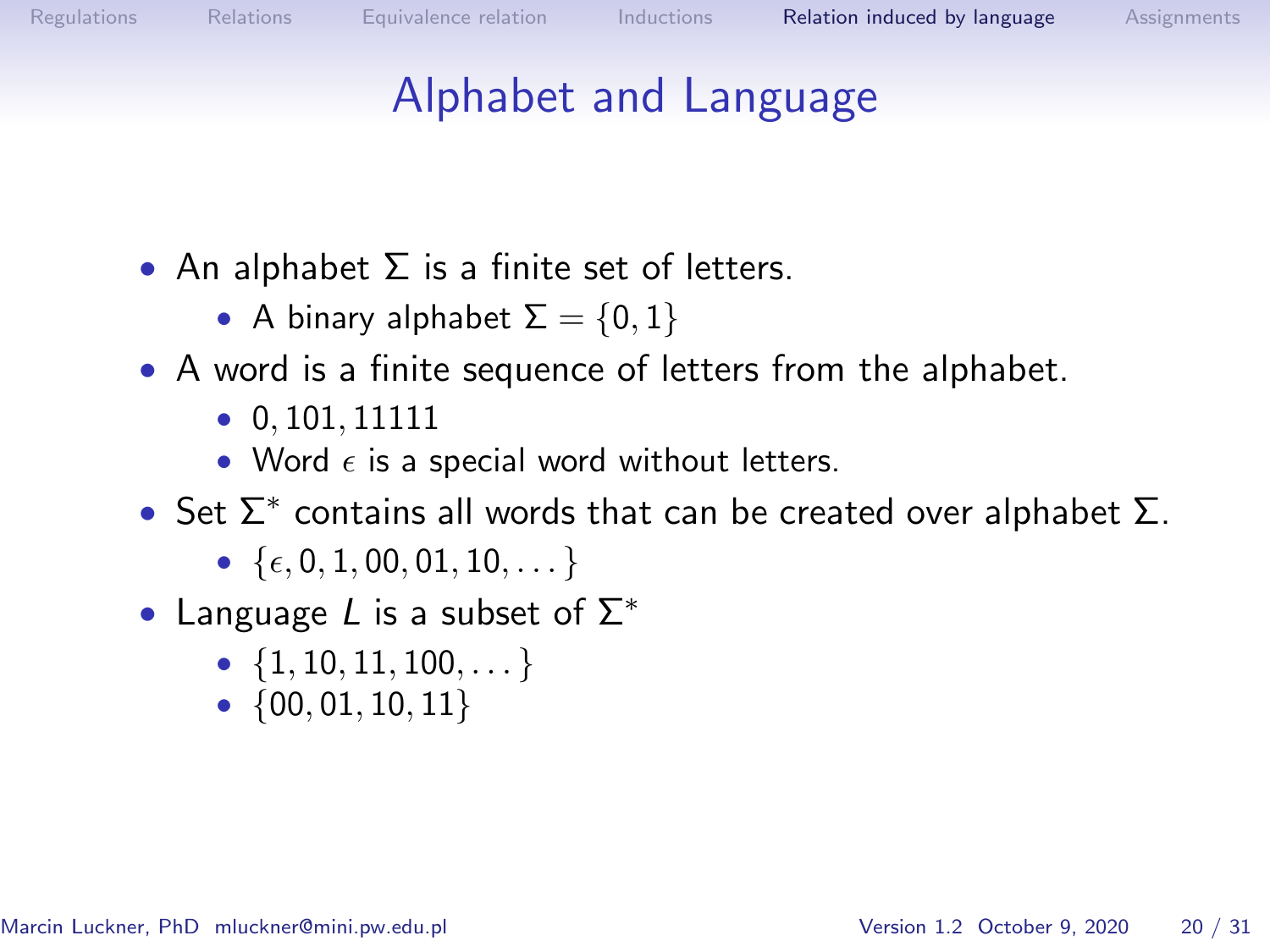### Right invariant relation

A relation  $R \subset \Sigma^* \times \Sigma^*$  is called a right invariant relation if and only if

$$
(\forall u, v \in \Sigma^*) u R v \Rightarrow (\forall z \in \Sigma^*) u z R v z
$$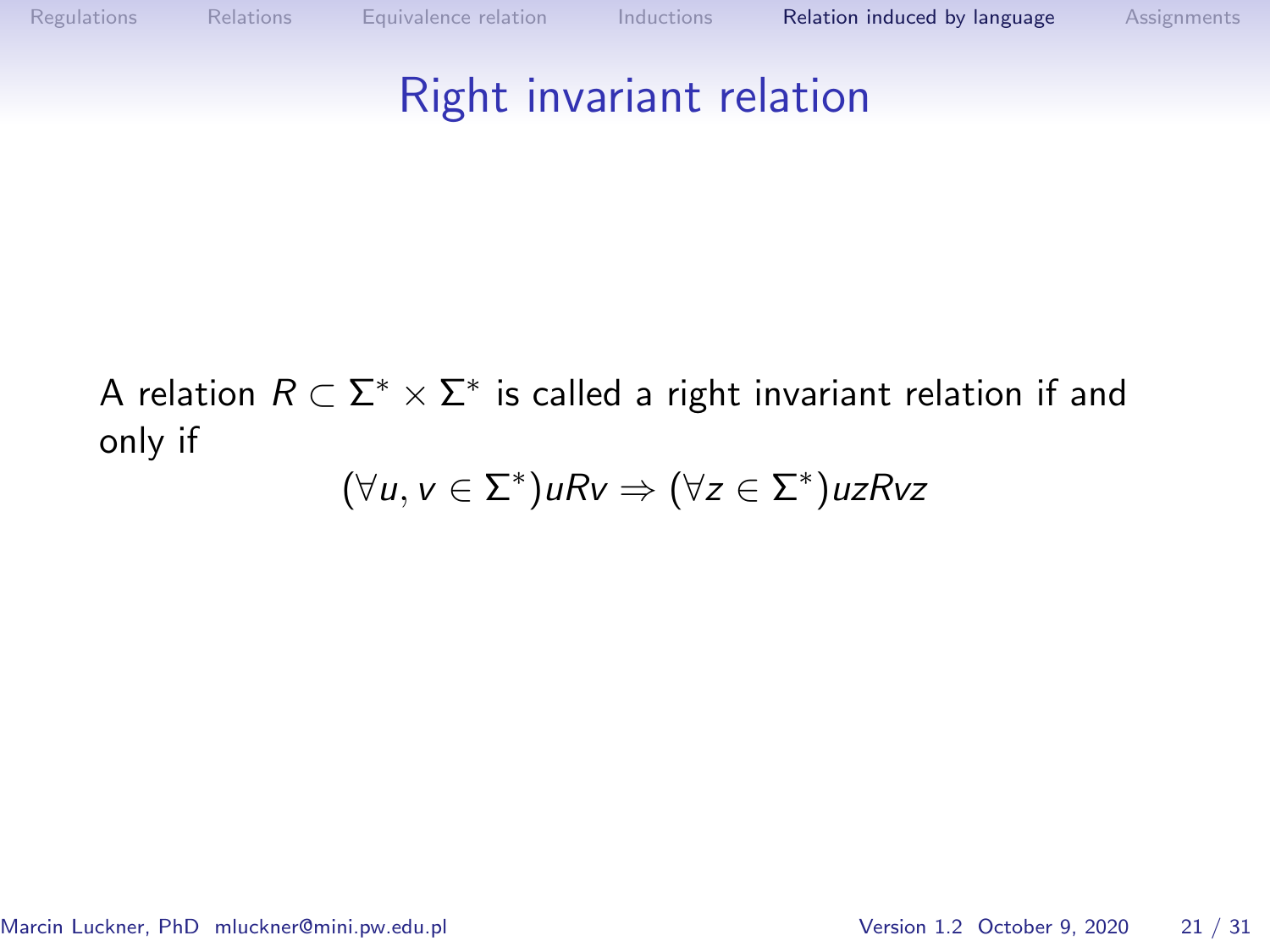

A relation induced by a language L over alphabet  $\Sigma$  is a binary relation  $R_I$  such that:

$$
(\forall u, v \in \Sigma^*) u R_L v \equiv (\forall z \in \Sigma^*) u z \in L \Leftrightarrow vz \in L
$$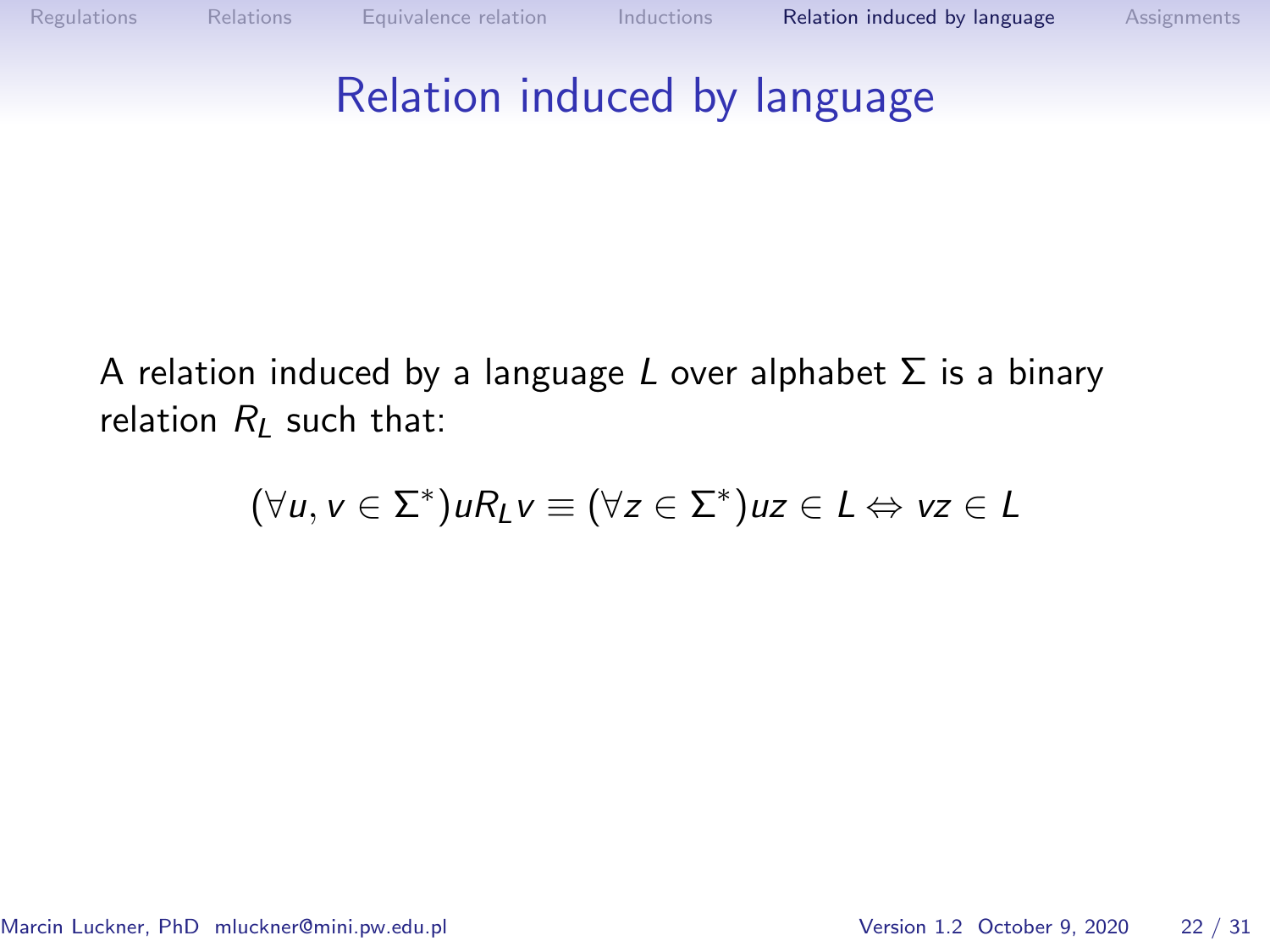### $R_L$  as right invariant relation

A relation induced by a language is a right invariant relationcali.

$$
(\forall u, v \in \Sigma^*)(\forall z \in \Sigma^*) u R_L v \Rightarrow uz \in L \Leftrightarrow vz \in L
$$

$$
u' = uz, v = vz(\forall z' \in \Sigma^*) u R_L v \Rightarrow u' z' \in L \Leftrightarrow v' z' \in L
$$

$$
(\forall u, v \in \Sigma^*) u R_L v \Rightarrow (\forall z \in \Sigma^*) u z R_L v z
$$

Marcin Luckner, PhD mluckner@mini.pw.edu.pl Version 1.2 October 9, 2020 23 / 31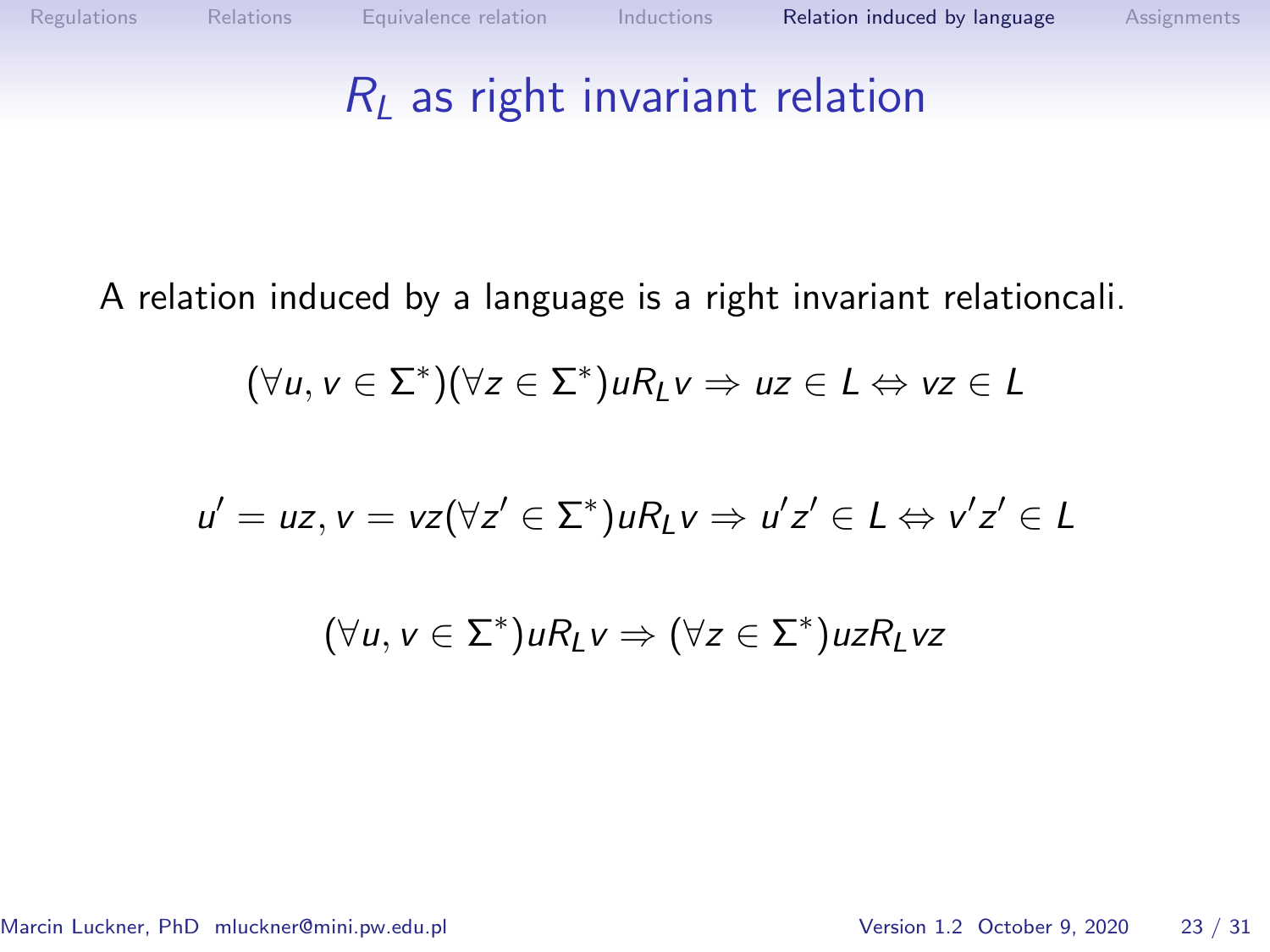

#### $R<sub>l</sub>$  as equivalence relation

A relation induced by a language is an equivalence relation.

- The relation  $R_L$  is reflexive  $uz \in L \Leftrightarrow uz \in L$
- The relation  $R_L$  is symmetric,  $uz \in L \Leftrightarrow vz \in L$  implies  $vz \in I \Leftrightarrow uz \in I$
- The relation  $R<sub>L</sub>$  is transitive  $uz \in L \Leftrightarrow vz \in L \wedge vz \in L \Leftrightarrow wz \in L$  implies  $uz \in L \Leftrightarrow wz \in L$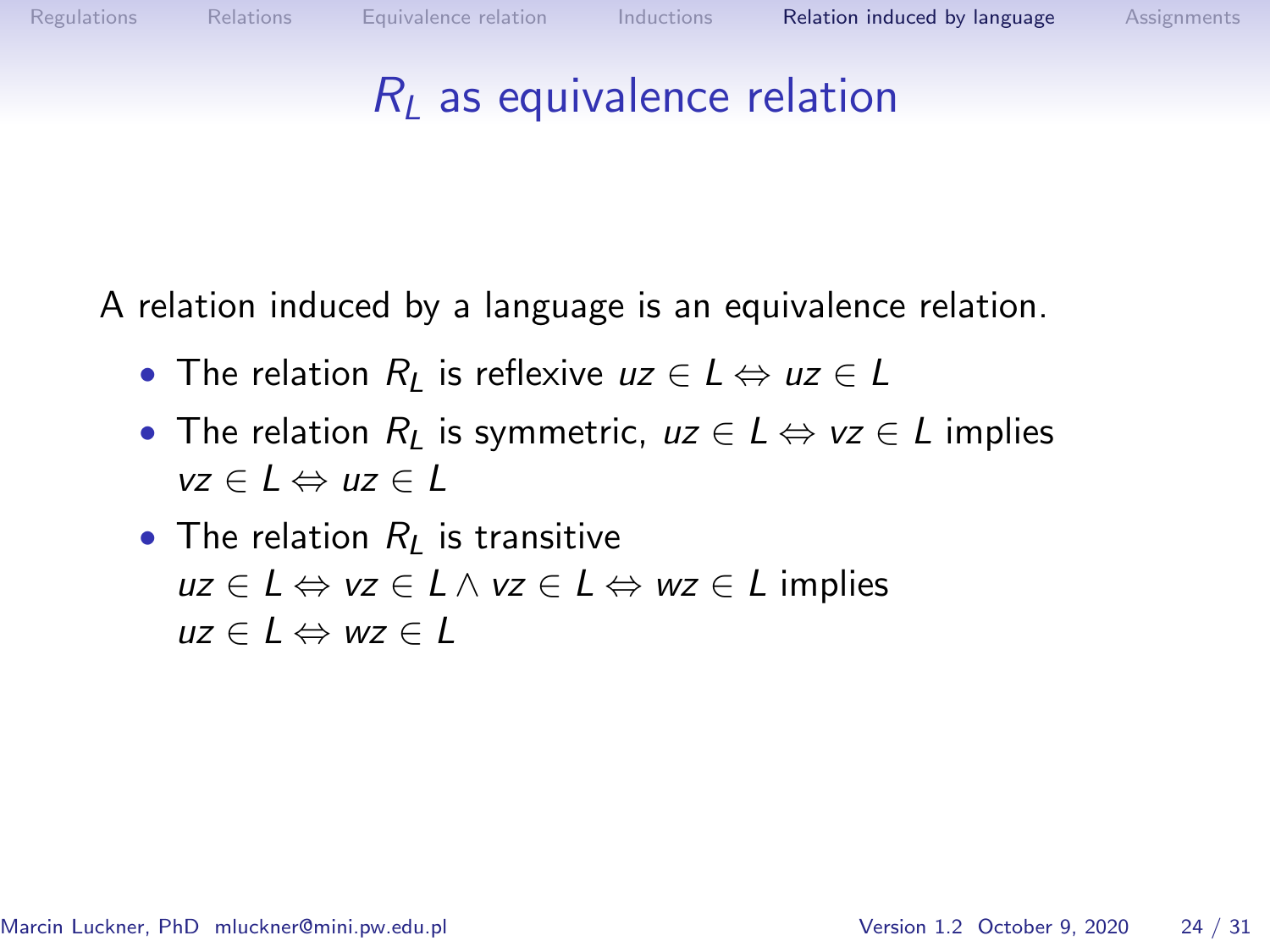### Relation induced by language example I

A language L over alphabet  $\Sigma = \{a, b\}$  is given as

$$
L = \{a^m b^n : 100 \ge m \ge n \ge 1\}.
$$

Find equivalence classes for the relation  $R_L$ .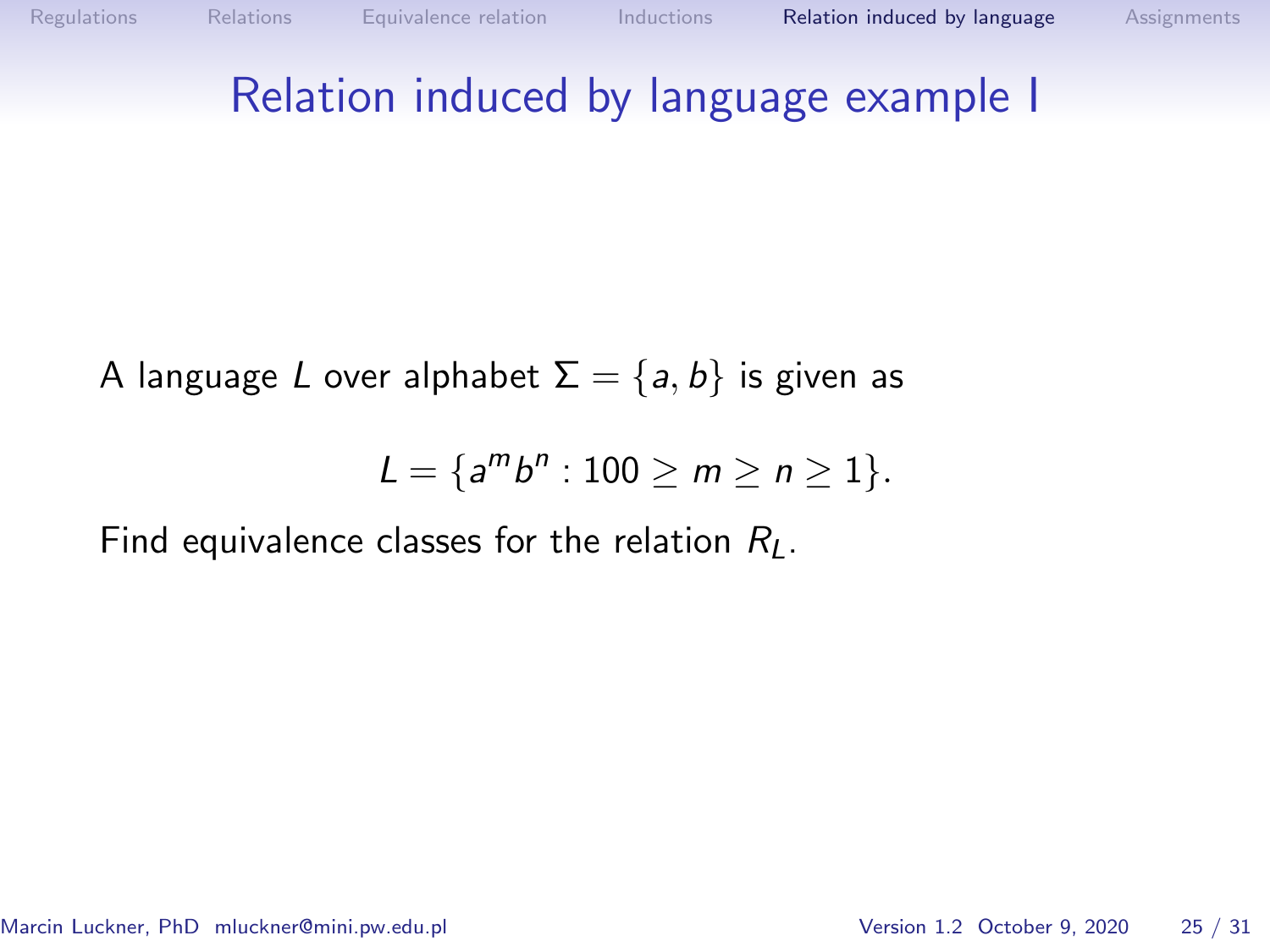### Relation induced by language example II

Equivalence classes:

$$
A_{a^i}: \{a^i\} \wedge i = 0 \dots 100
$$
  
\n
$$
A_k: \{a^j b^i \wedge k = j - i \wedge 100 \ge j \wedge i \ge 0\} \wedge k = 0 \dots 99
$$
  
\n
$$
A_R: \{u \in \Sigma^* : (\forall z \in \Sigma^*) u z \notin L\}
$$

The union of classes covers  $\Sigma^*$ .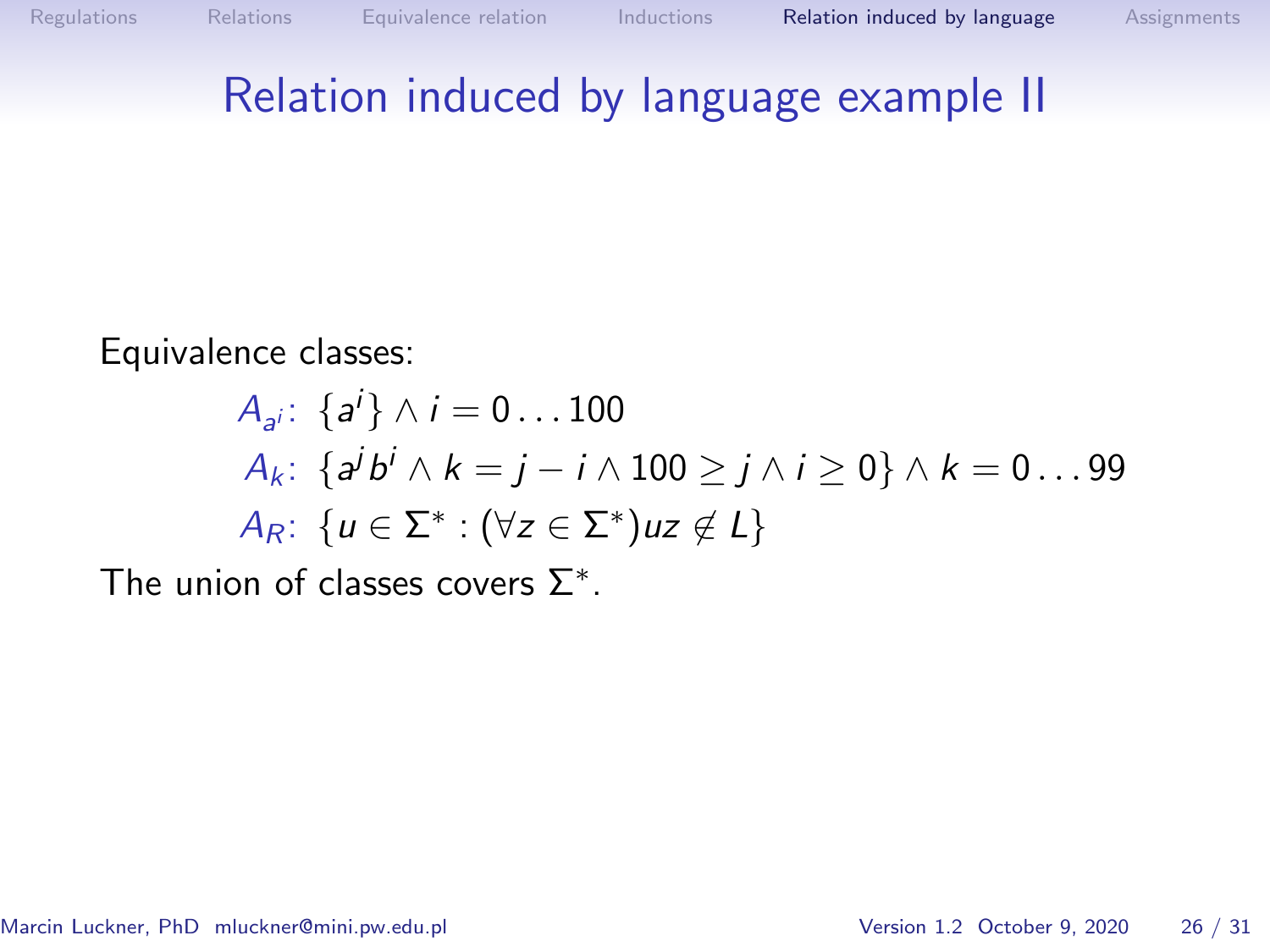### Relation induced by language example III

All words from the same class are in the relation  $R_1$ :

$$
A_{a^i}: \text{ is a singleton and } R_L \text{ is reflexive.}
$$
  
\n
$$
A_k: \forall u \in A_k u z \in L \Leftrightarrow z = b^l \wedge l \le k
$$
  
\n
$$
A_R: (\forall u \in A_R)(\forall z \in \Sigma^*) u z \notin L
$$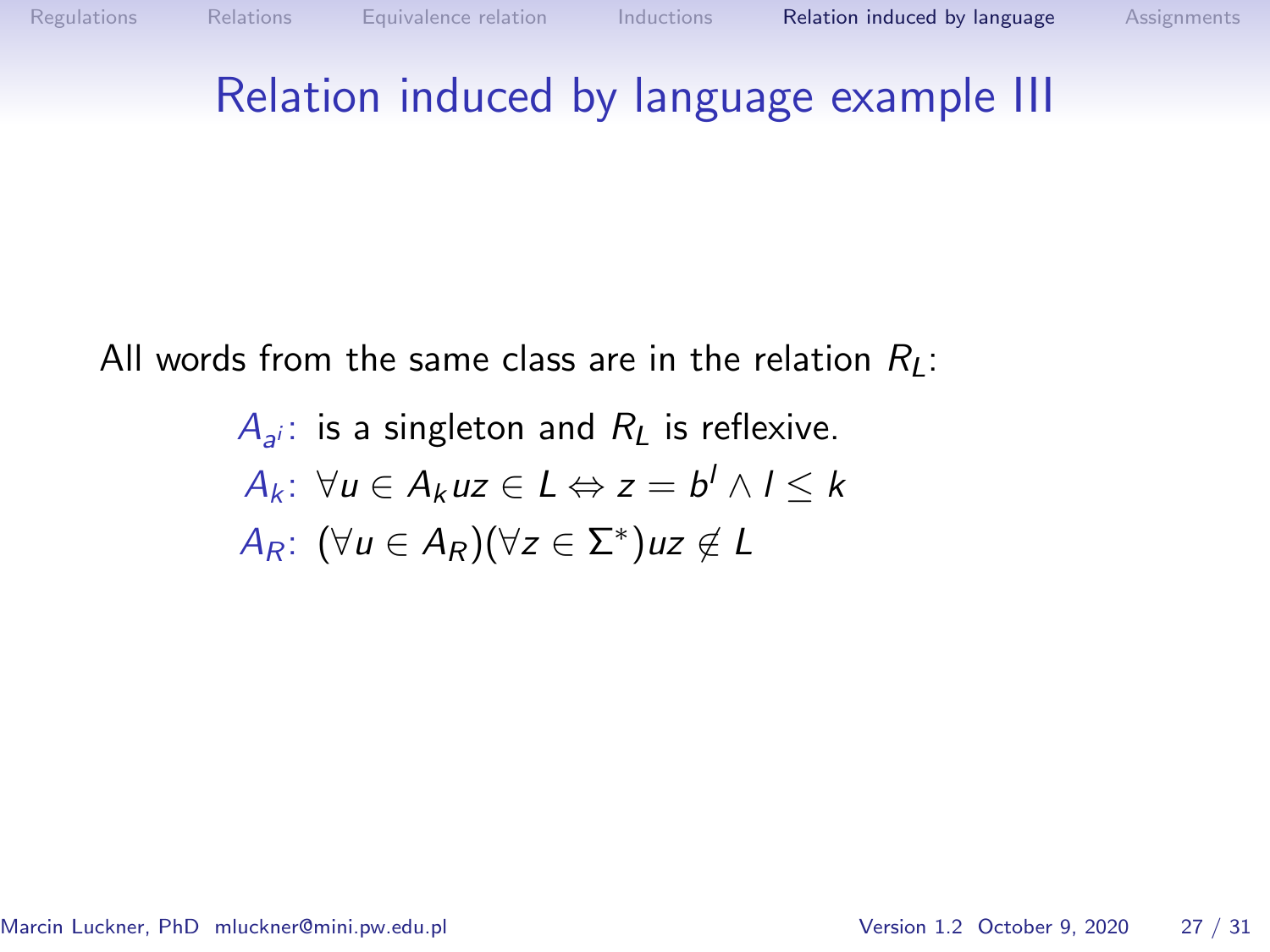### Relation induced by language example IV

Words from different classes cannot be in the relation  $R_L$ :

$$
A_{a^i}, A_{a^j}: (\forall i < j)z = b^j \Rightarrow a^i b^j \notin L \land a^i b^i \in L
$$
  
\n
$$
A_{a^i}, A_k: \text{ if } i < 100 \text{ then } z = ab \Rightarrow a^{i+1} b \in L \land a^{i+k} b^i ab \notin L
$$
  
\nif  $i = 100$  then  $z = b^{100}$   
\n
$$
A_{a^i}, A_R: \text{ if } i = 0 \text{ then } z = ab
$$
  
\nif  $i > 0$  then  $z = b$   
\n
$$
A_k, A_l: (\forall k < l)z = b^l \Rightarrow a^{i+k} b^{i+l} \notin L \land a^{i+l} b^{i+l} \in L
$$
  
\n
$$
A_k, A_R: z = \epsilon
$$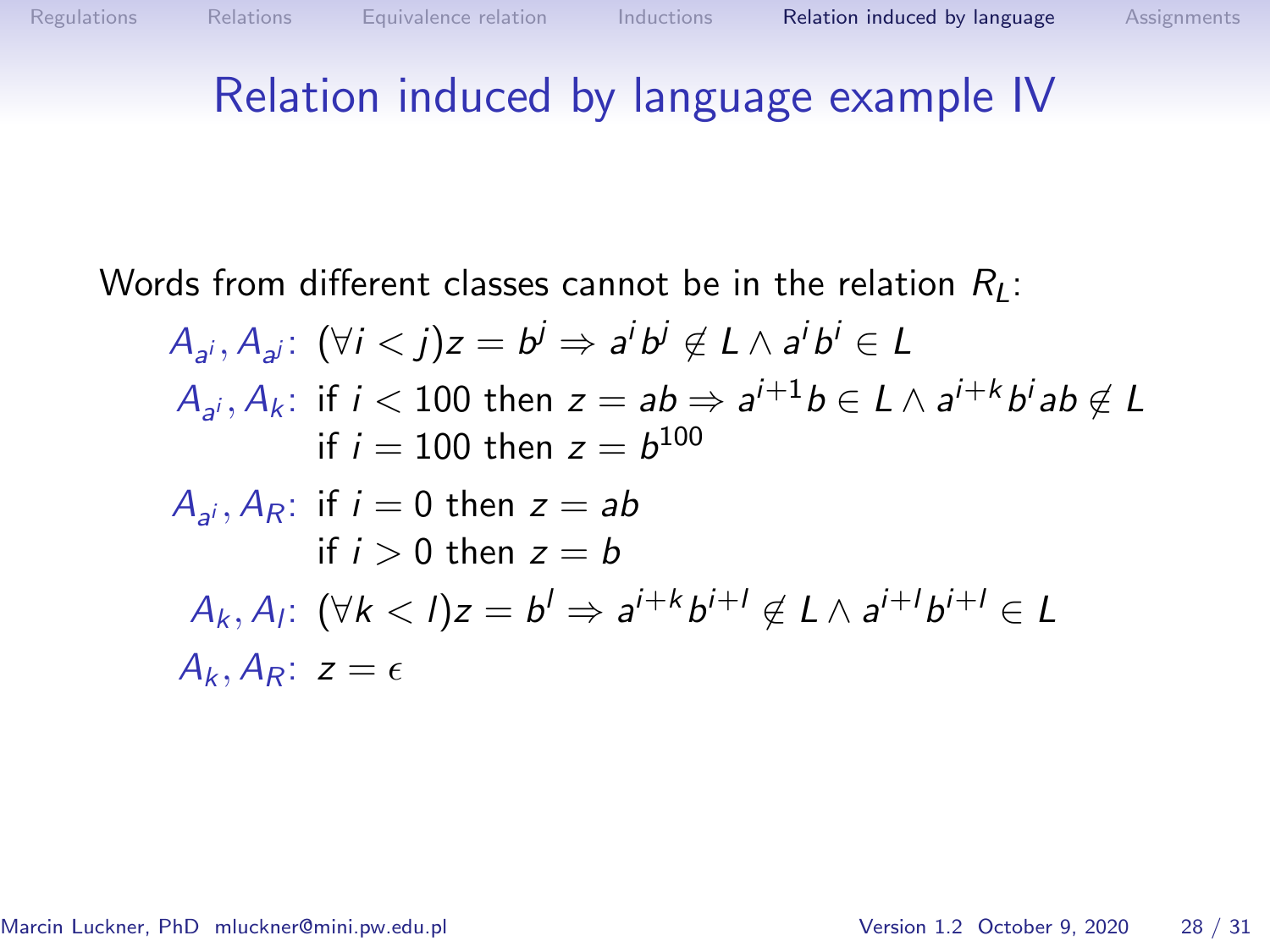### Relation induced by language example V

Equivalence classes:

$$
A_{a^i}: \{a^i\} \wedge i = 0 \dots 100
$$
  
\n
$$
A_k: \{a^j b^i \wedge k = j - i \wedge 100 \ge j \wedge i \ge 0\} \wedge k = 0 \dots 99
$$
  
\n
$$
A_R: \{u \in \Sigma^* : (\forall z \in \Sigma^*) u z \notin L\}
$$

How many classes have we got? There are  $101+100+1 = 202$ classes.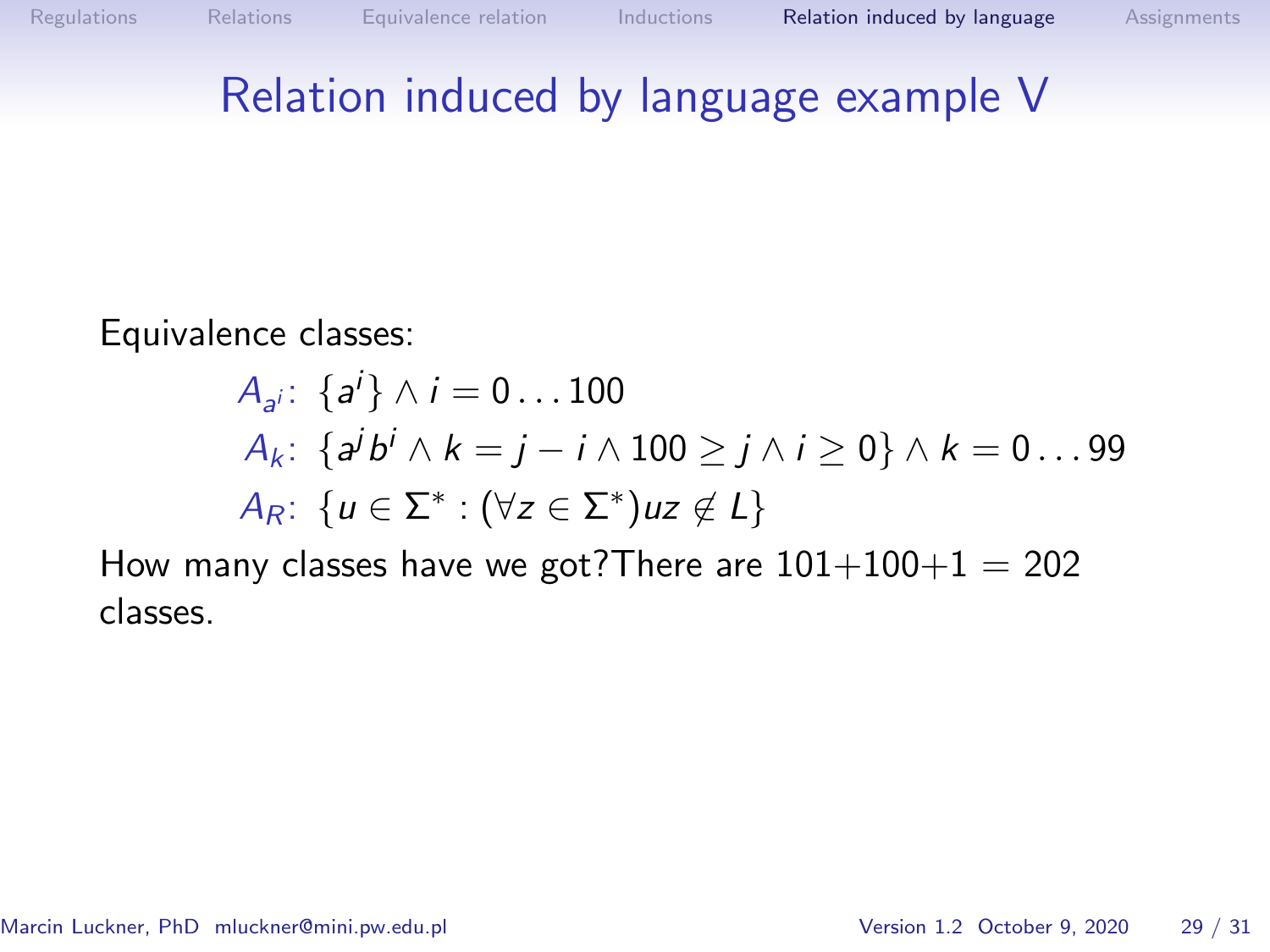<span id="page-28-0"></span>

- <span id="page-28-1"></span>1. Show if the following are equivalence relations. Two words are in relationships when they are :
	- 1.1 Words of the same length,
	- 1.2 Words that consist of the same letters,
	- 1.3 Words that consist of the same letters in the same number
	- 1.4 Binary words where a difference between the number of 0s and 1s is the same
	- 1.5 Binary words where a remainder of division by 3 of difference between the number of 0s and 1s is the same
	- 1.6 Binary words where the number of sequences 111 is the same
- 2. Name and count equivalence classes for the equivalence relations from Assignment [1.](#page-28-1)